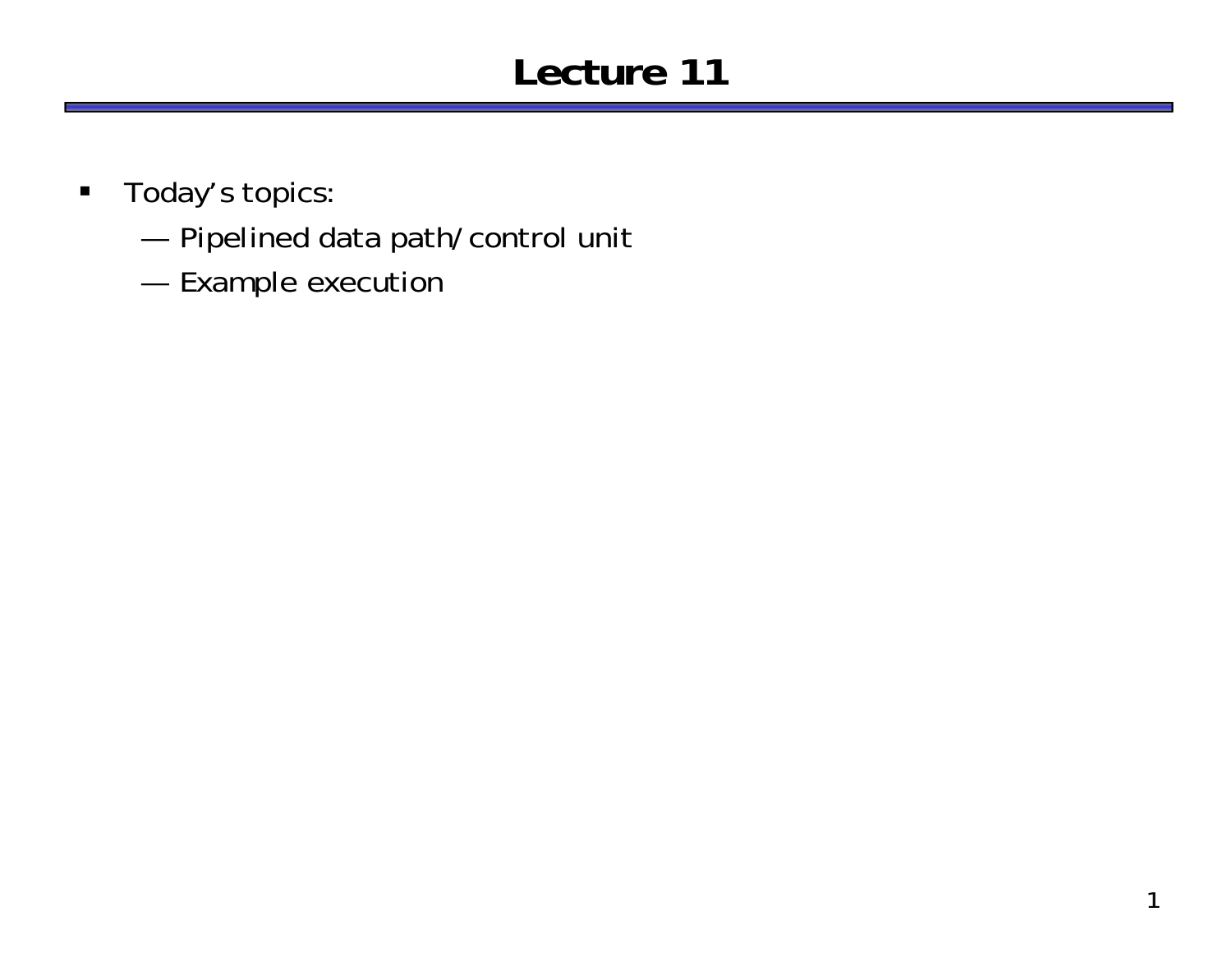# **Pipelined datapath and control**

- ш Now we'll see a basic implementation of a pipelined processor.
	- — The datapath and control unit share similarities with the single-cycle and implementation that we already saw.
	- —An example execution highlights important pipelining concepts.
- $\blacksquare$  In future lectures, we'll discuss several complications of pipelining that we're hiding from you for now.

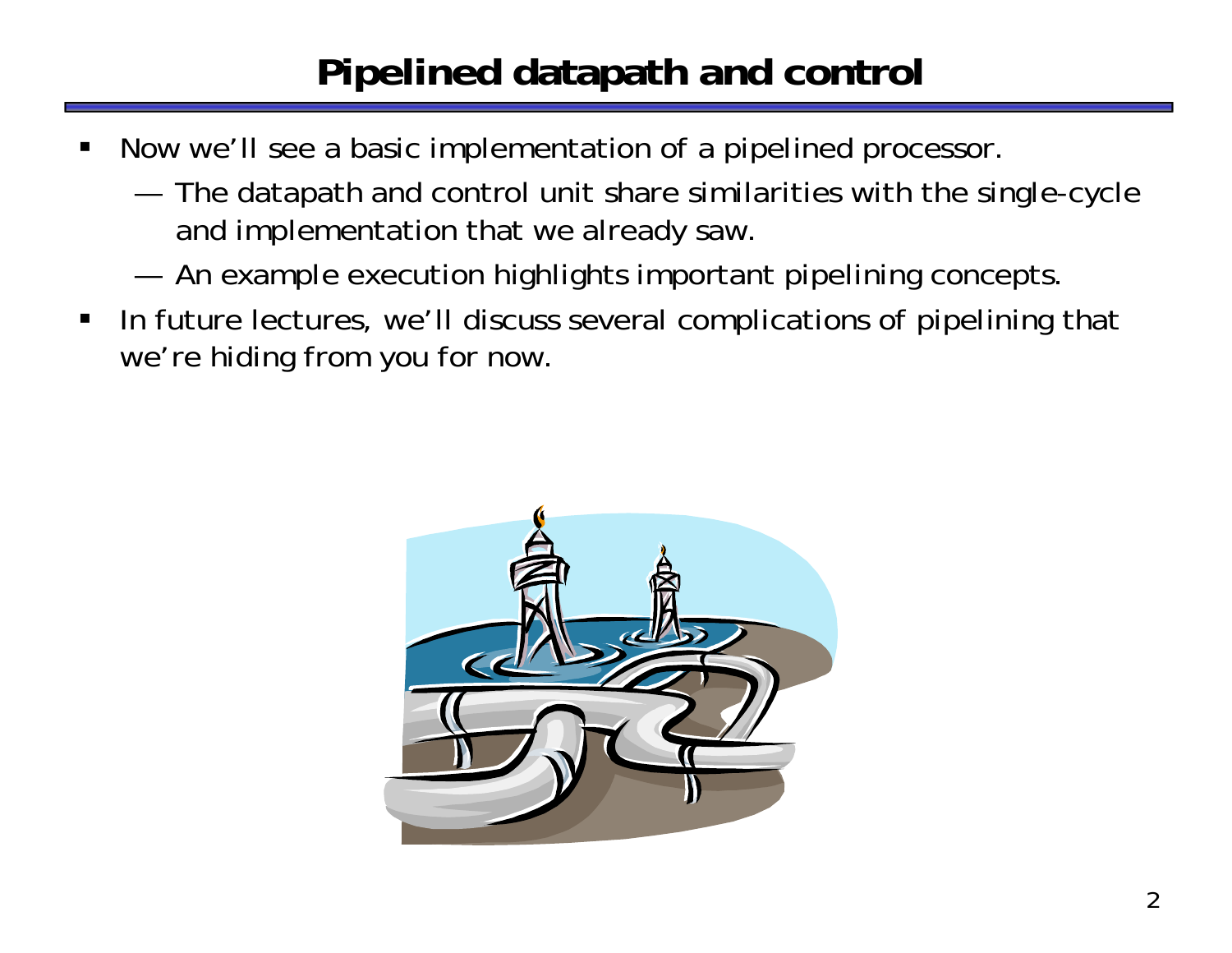## **Pipelining concepts**

- ш A pipelined processor allows multiple instructions to execute at once, and each instruction uses a different functional unit in the datapath.
- $\blacksquare$  This increases throughput, so programs can run faster.
	- — One instruction can finish executing on every clock cycle, and simpler stages also lead to shorter cycle times.

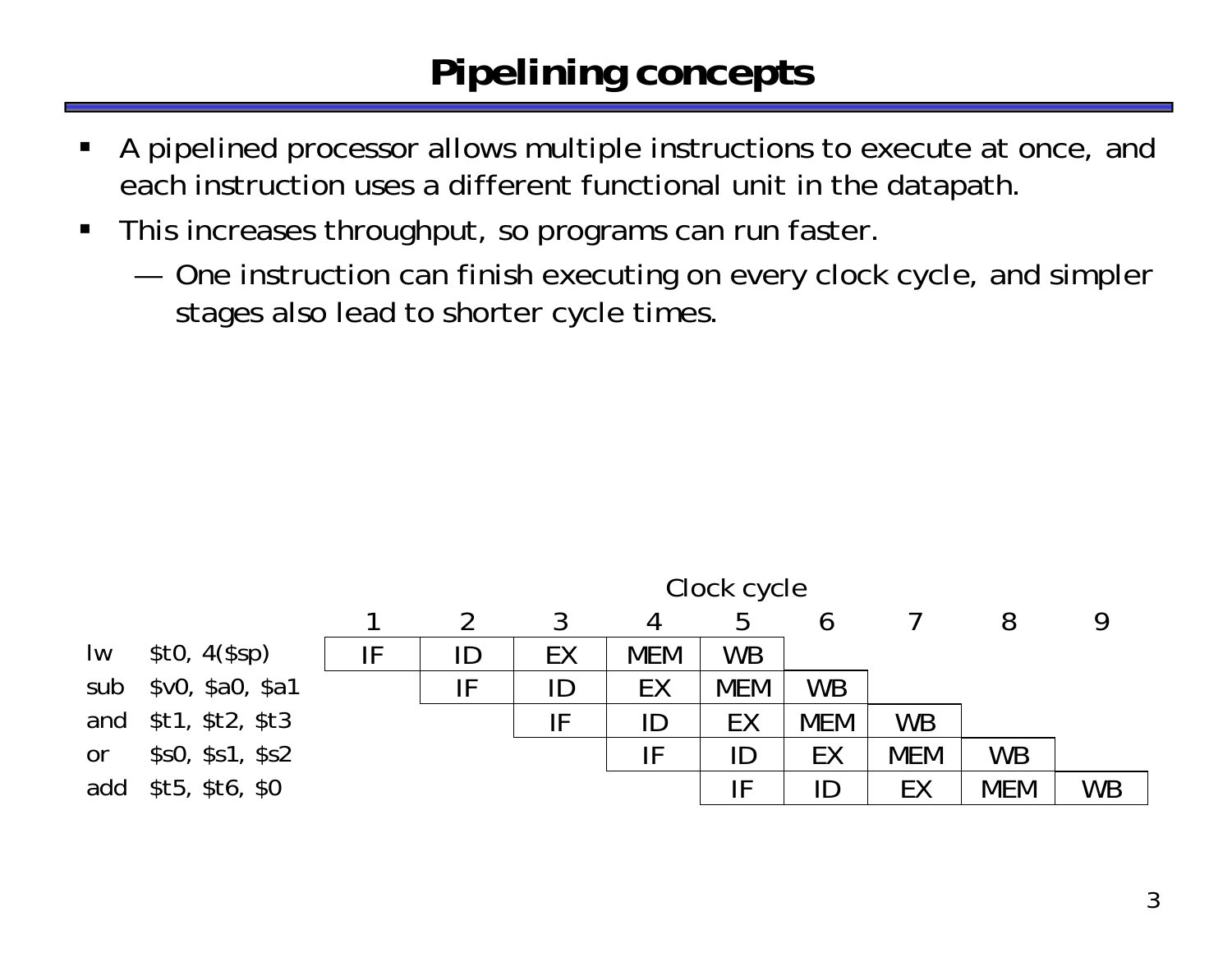## **Pipelined Datapath**

- ш The whole point of pipelining is to allow multiple instructions to execute at the same time.
- $\blacksquare$ We may need to perform several operations in the same cycle.
	- —Increment the PC and add registers at the same time.
	- Fetch one instruction while another one reads or writes data.



 $\blacksquare$  Thus, like the single-cycle datapath, a pipelined processor will need to duplicate hardware elements that are needed several times in the same clock cycle.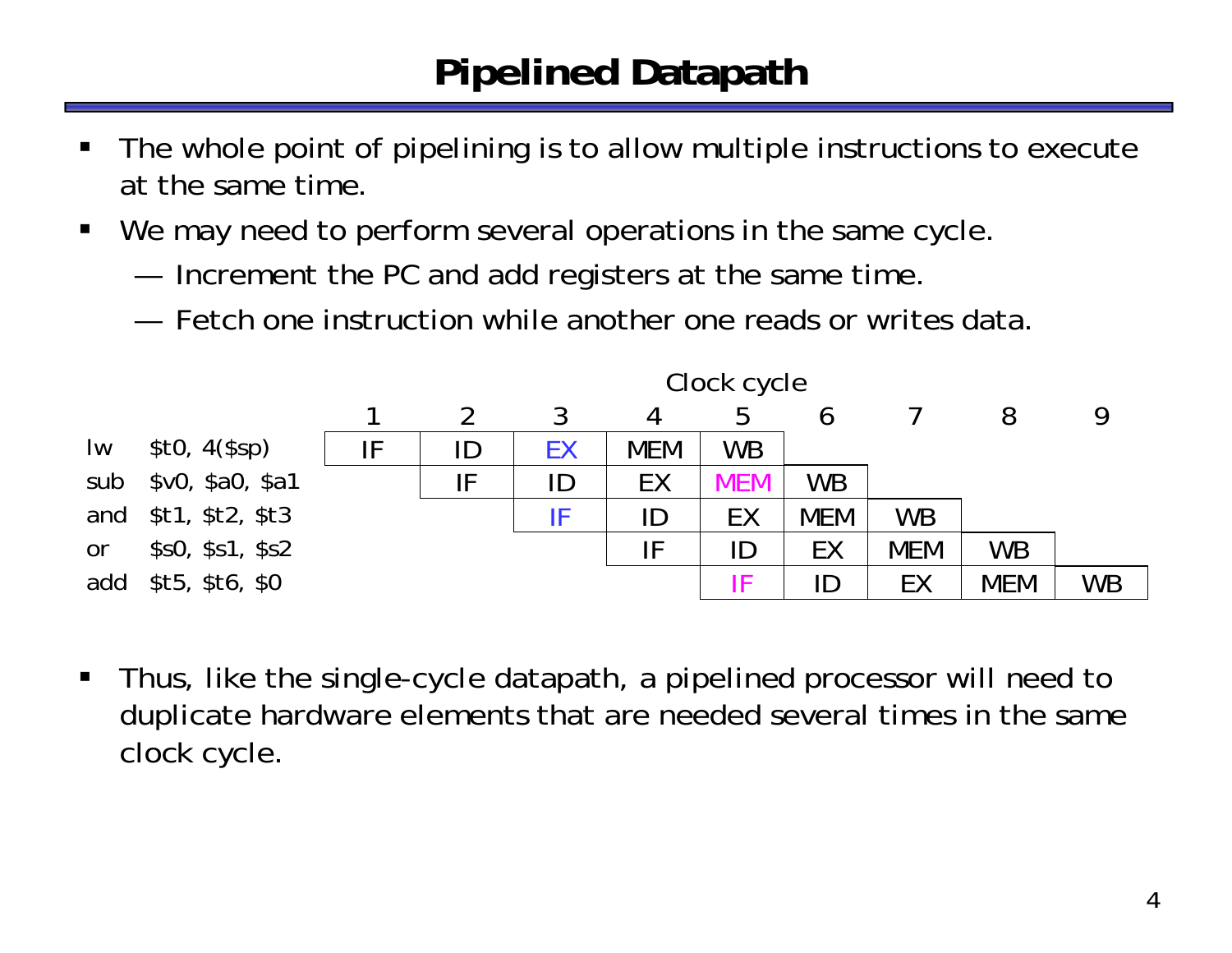## **One register file is enough**

ш We need only one register file to support both the ID and WB stages.



- $\blacksquare$ Reads and writes go to separate ports on the register file.
- $\blacksquare$ Writes occur in the first half of the cycle, reads occur in the second half.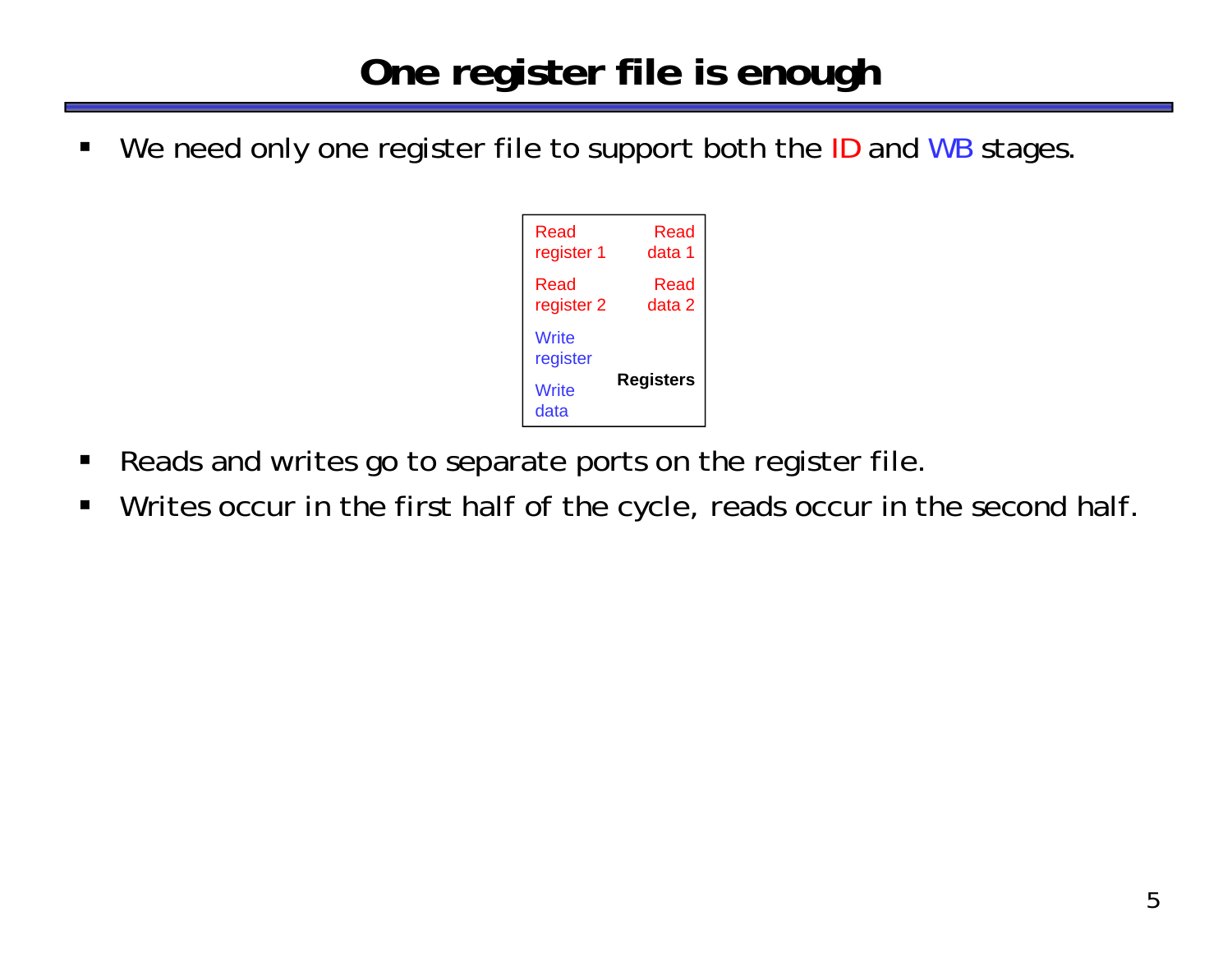### **Single-cycle datapath, slightly rearranged**

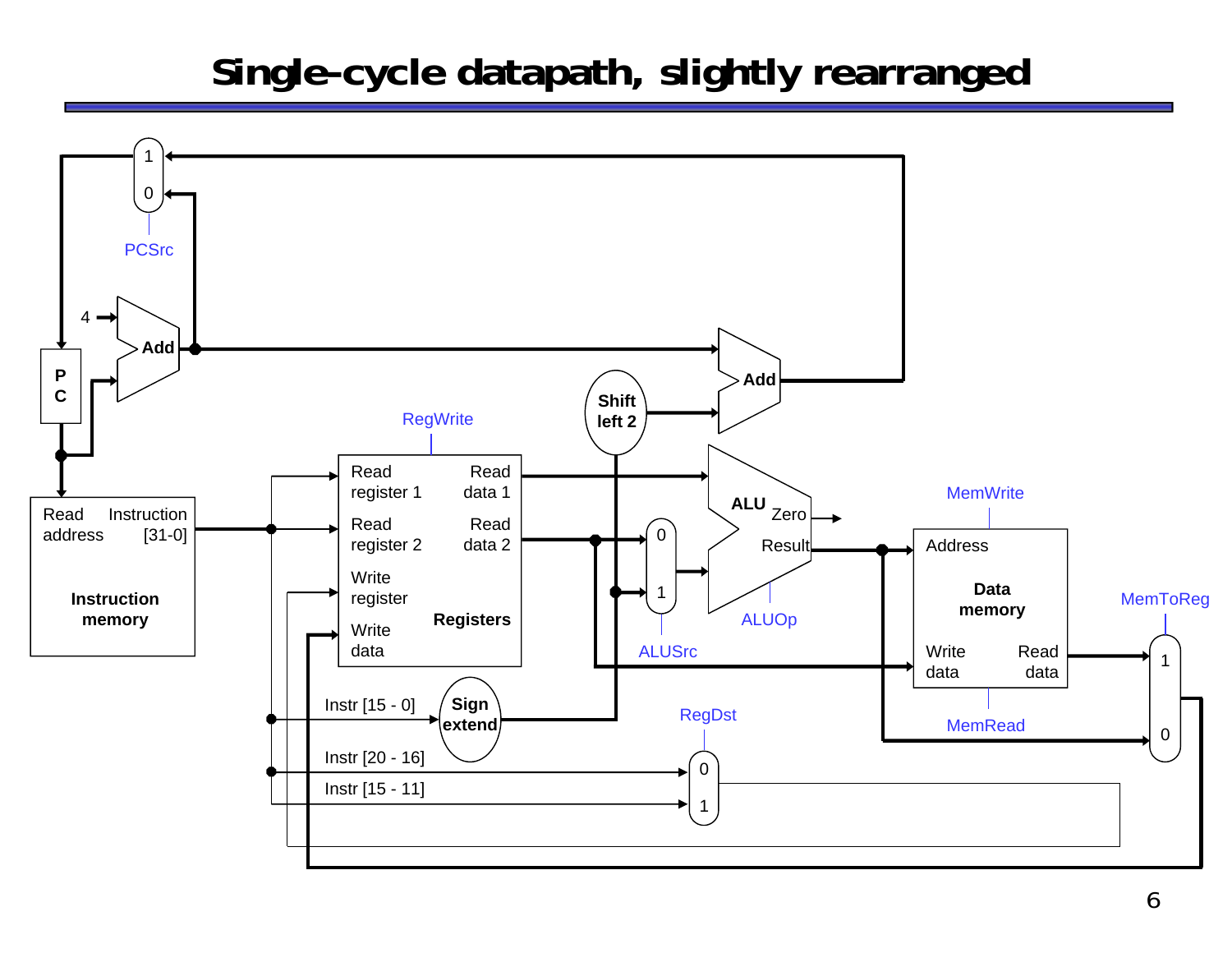## **What's been changed?**

- ш Almost nothing! This is equivalent to the original single-cycle datapath.
	- —There are separate memories for instructions and data.
	- —There are two adders for PC-based computations and one ALU.
	- —The control signals are the same.
- $\blacksquare$  Only some cosmetic changes were made to make the diagram smaller.
	- —A few labels are missing, and the muxes are smaller.
	- —The data memory has only one Address input. The actual memory operation can be determined from the MemRead and MemWrite control signals.
- П The datapath components have also been moved around in preparation for adding pipeline registers.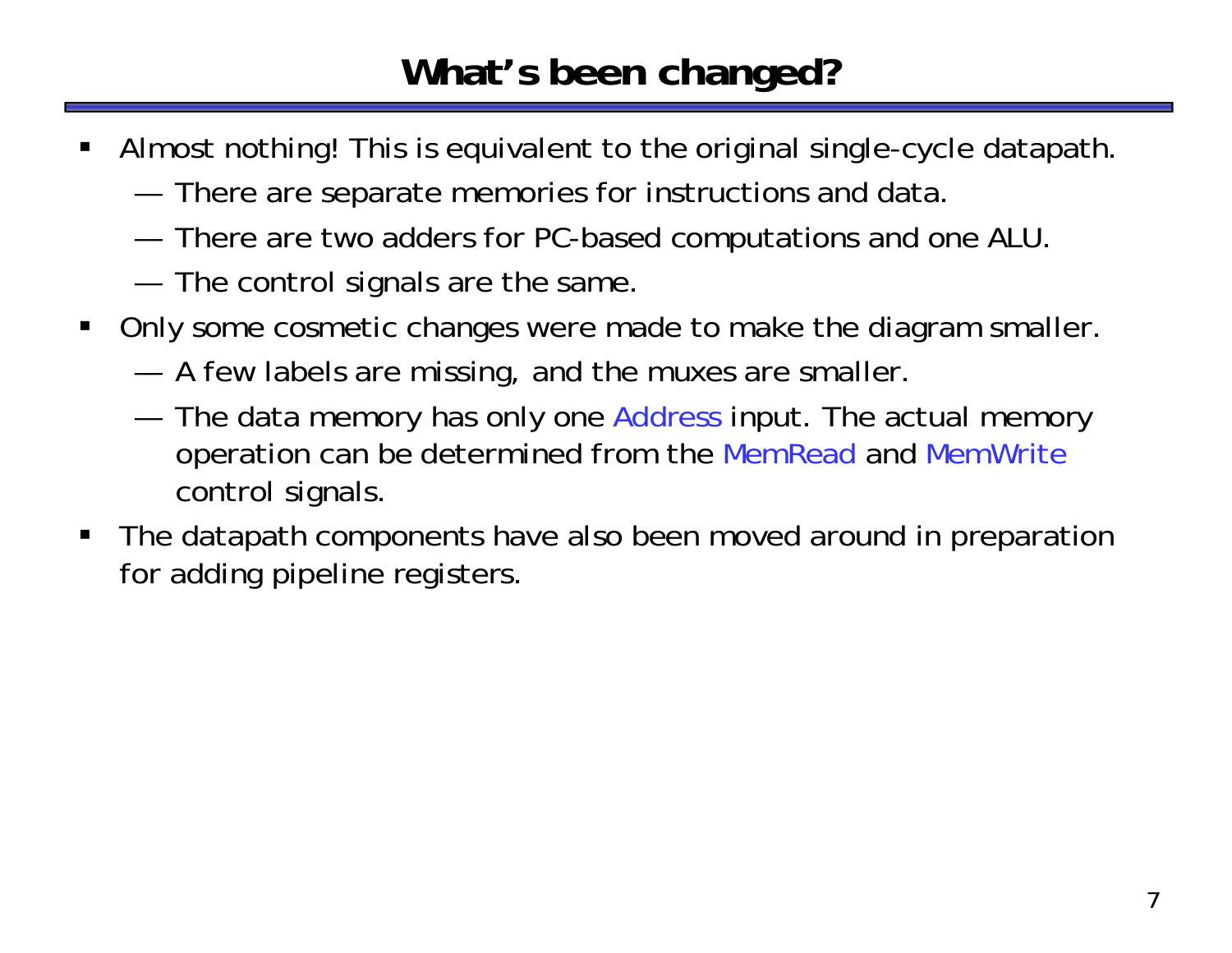## **Pipeline registers**

- ш We'll add intermediate registers to our pipelined datapath too.
- $\blacksquare$  There's a lot of information to save, however. We'll simplify our diagrams by drawing just one big pipeline register between each stage.
- $\blacksquare$ The registers are named for the stages they connect.

![](_page_7_Picture_4.jpeg)

 $\blacksquare$ Why not after the WB stage?

![](_page_7_Picture_8.jpeg)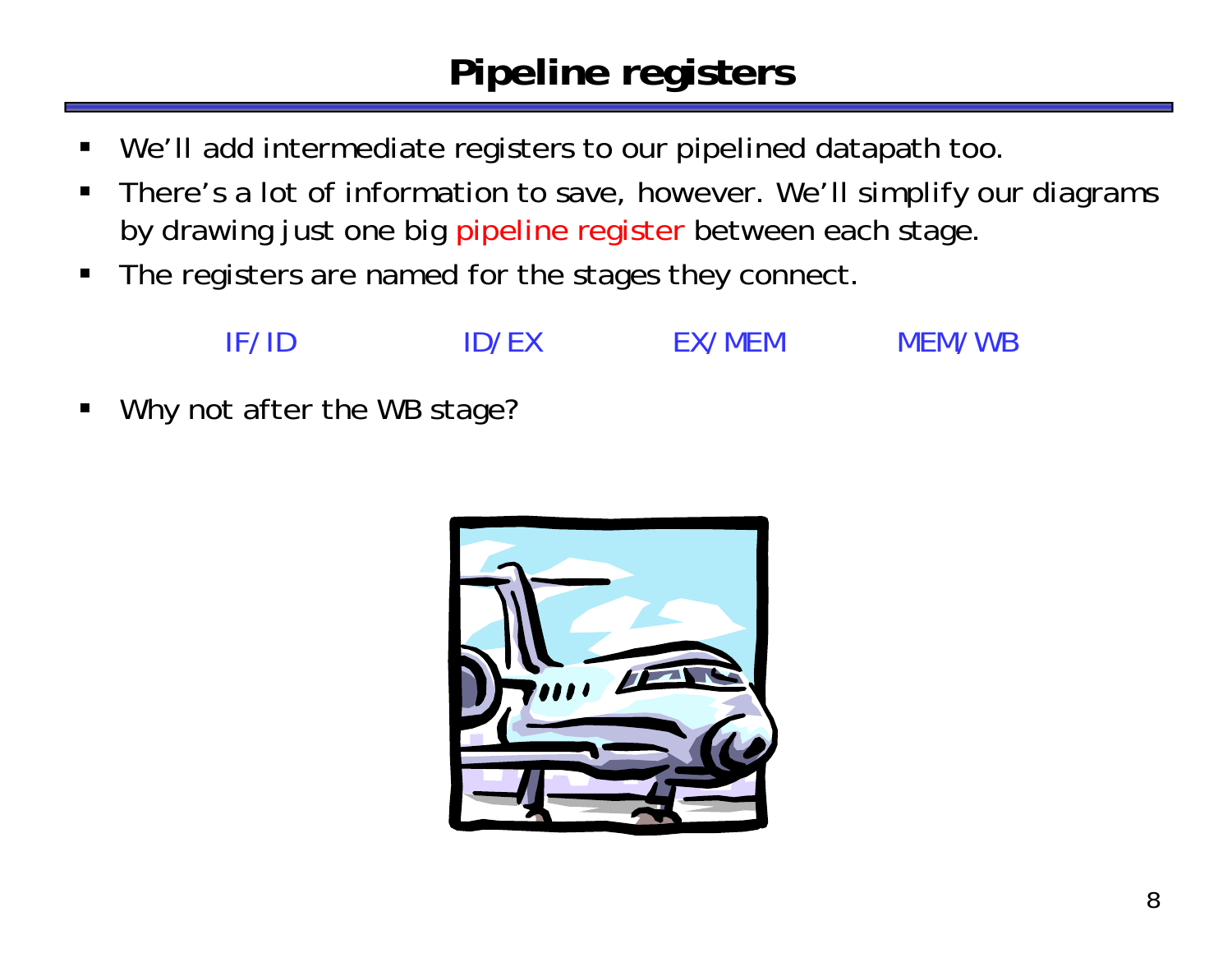### **Pipelined datapath**

![](_page_8_Figure_1.jpeg)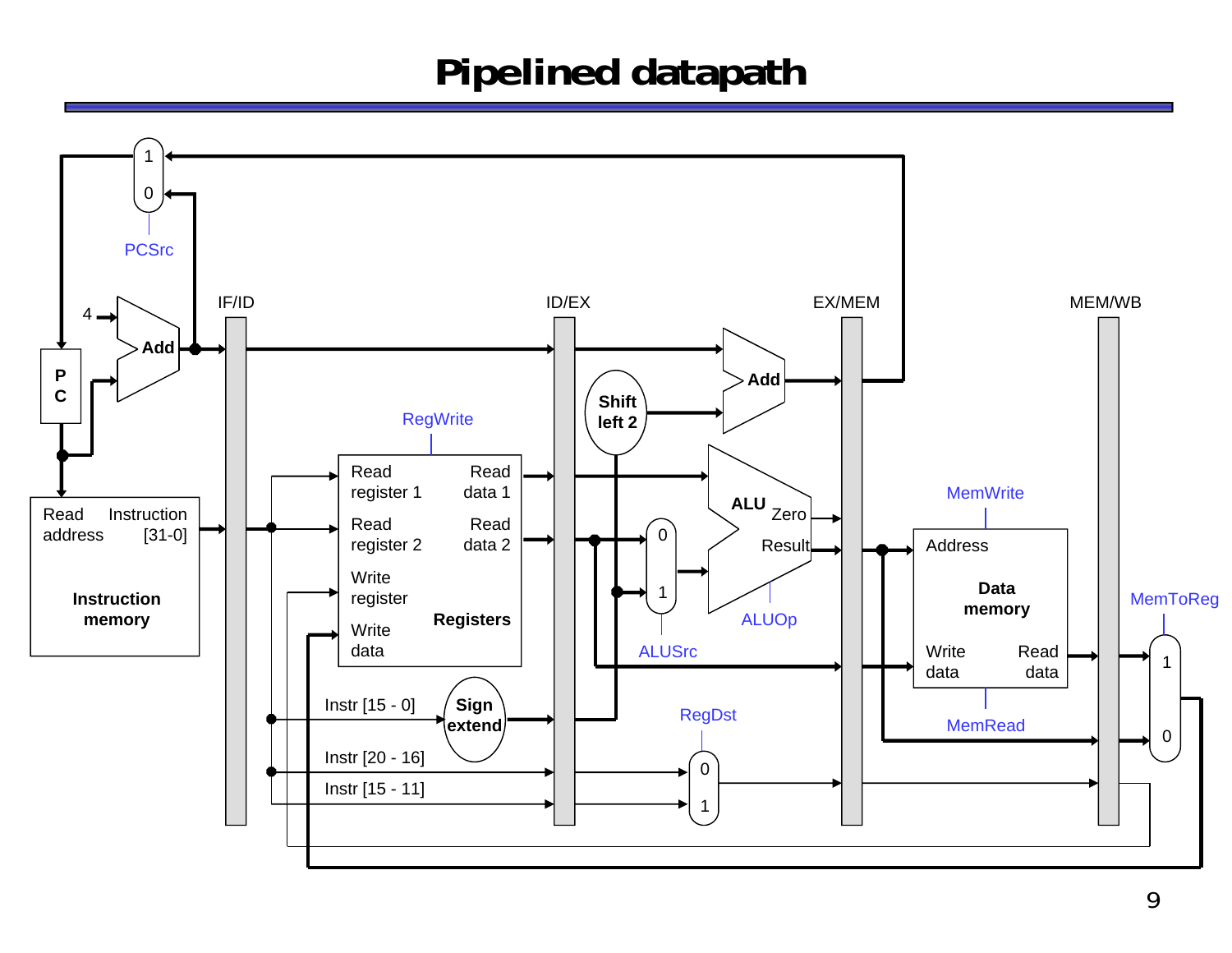## **Propagating values forward**

- ш Any data values required in later stages must be propagated through the pipeline registers.
- $\blacksquare$  The most extreme example is the destination register.
	- — The rd field of the instruction word, retrieved in the first stage (IF), determines the destination register. But that register isn't updated until the *fifth* stage (WB).
	- — Thus, the rd field must be passed through all of the pipeline stages, as shown in red on the next slide.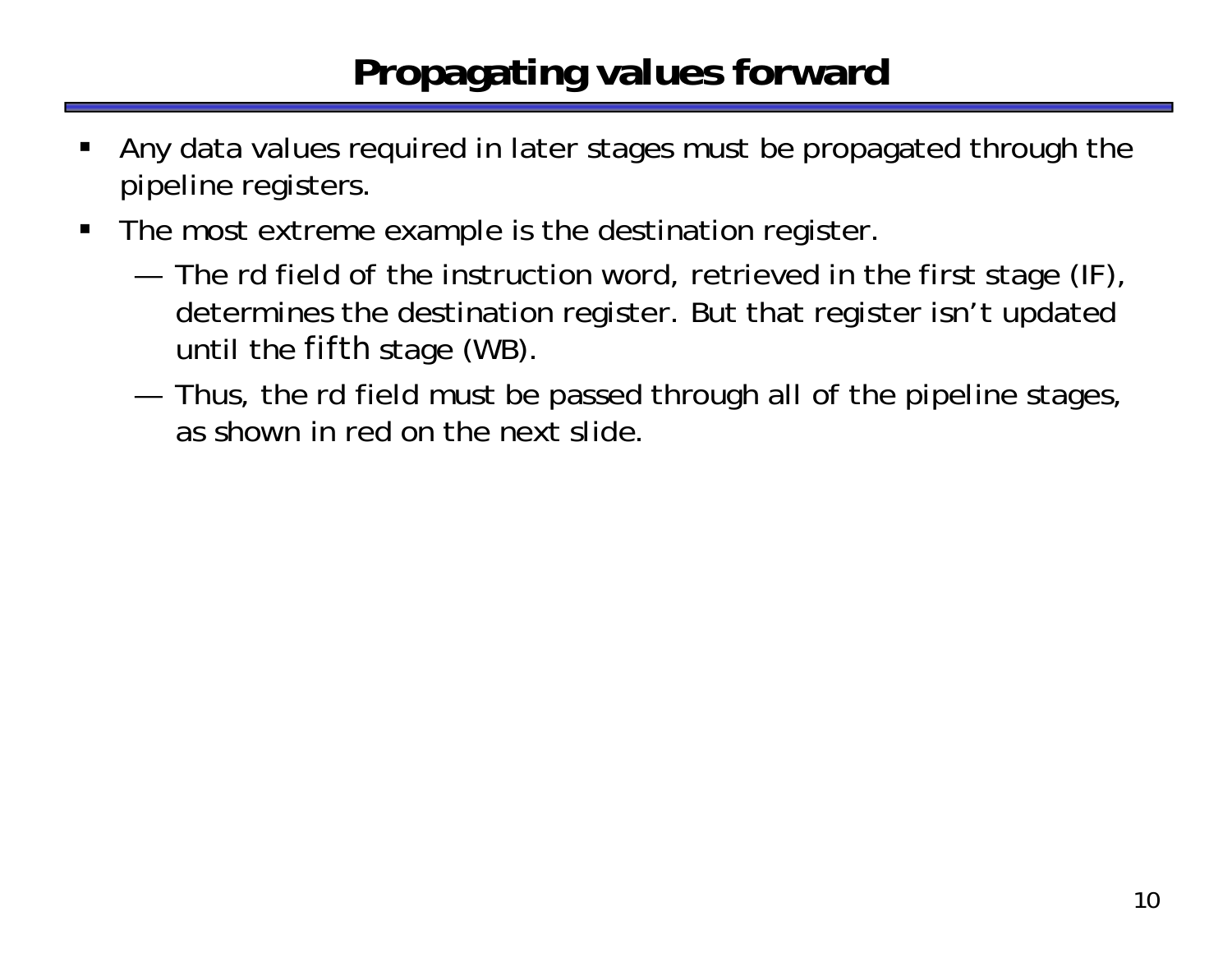## **The destination register**

![](_page_10_Figure_1.jpeg)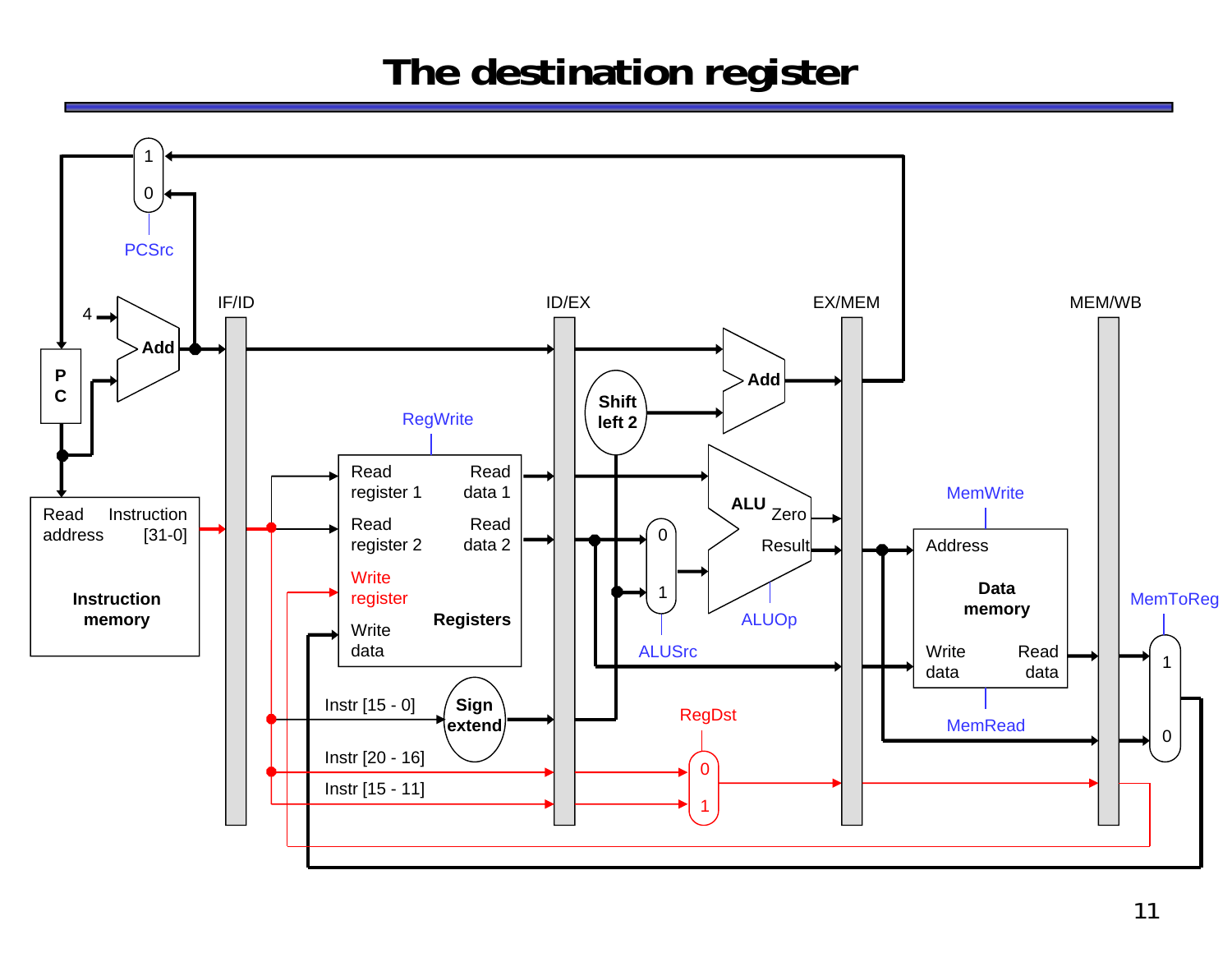## **What about control signals?**

- ш The control signals are generated in the same way as in the single-cycle processor—after an instruction is fetched, the processor decodes it and produces the appropriate control values.
- $\blacksquare$  But just like before, some of the control signals will not be needed until some later stage and clock cycle.
- $\blacksquare$  These signals must be propagated through the pipeline until they reach the appropriate stage. We can just pass them in the pipeline registers, along with the other data.
- $\blacksquare$ Control signals can be categorized by the pipeline stage that uses them.

| Stage      | Control signals needed |                 |              |
|------------|------------------------|-----------------|--------------|
| EX         | <b>ALUSrc</b>          | <b>ALUOp</b>    | RegDst       |
| <b>MEM</b> | MemRead                | MemWrite        | <b>PCSrc</b> |
| <b>WB</b>  | RegWrite               | <b>MemToReq</b> |              |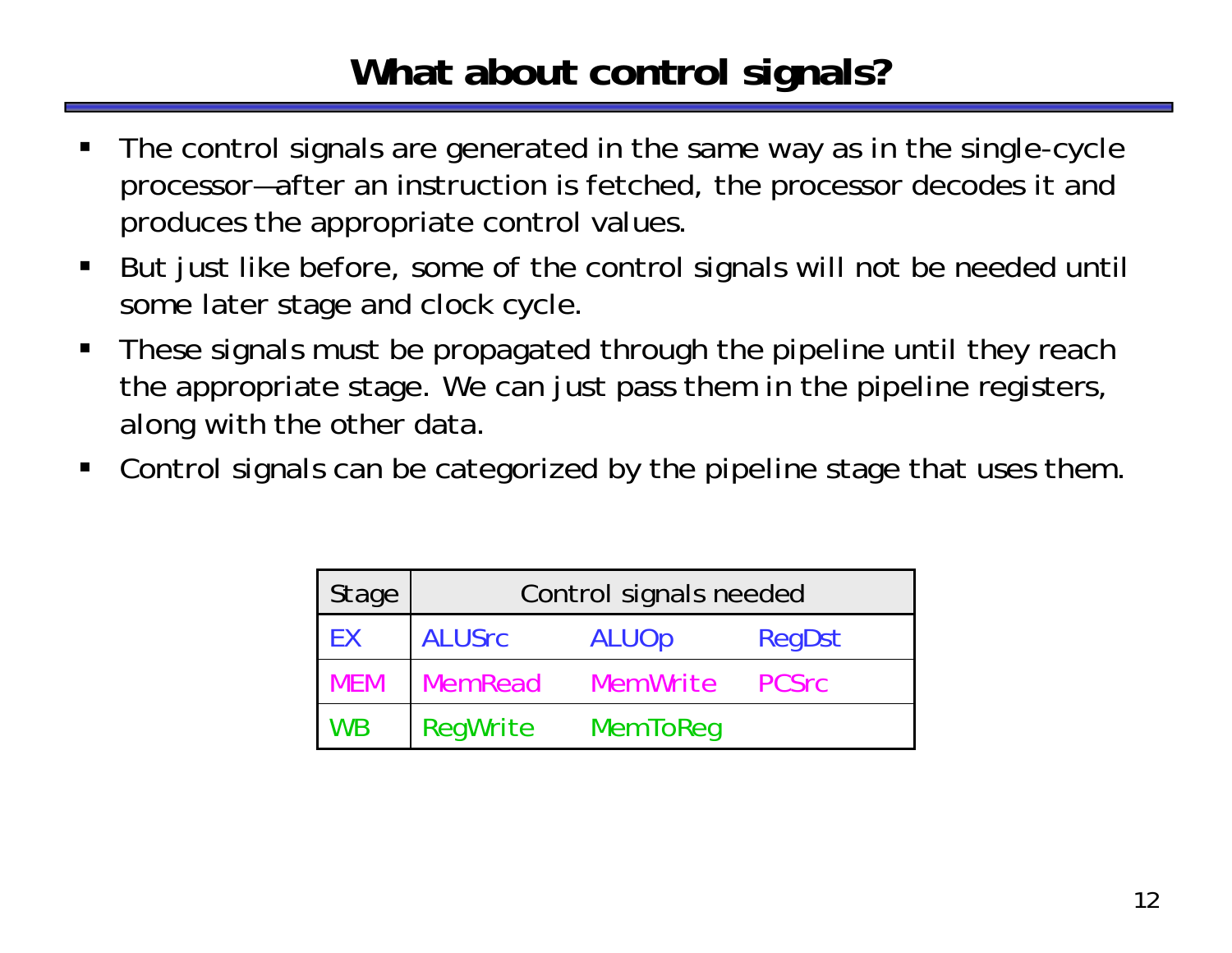## **Pipelined datapath and control**

![](_page_12_Figure_1.jpeg)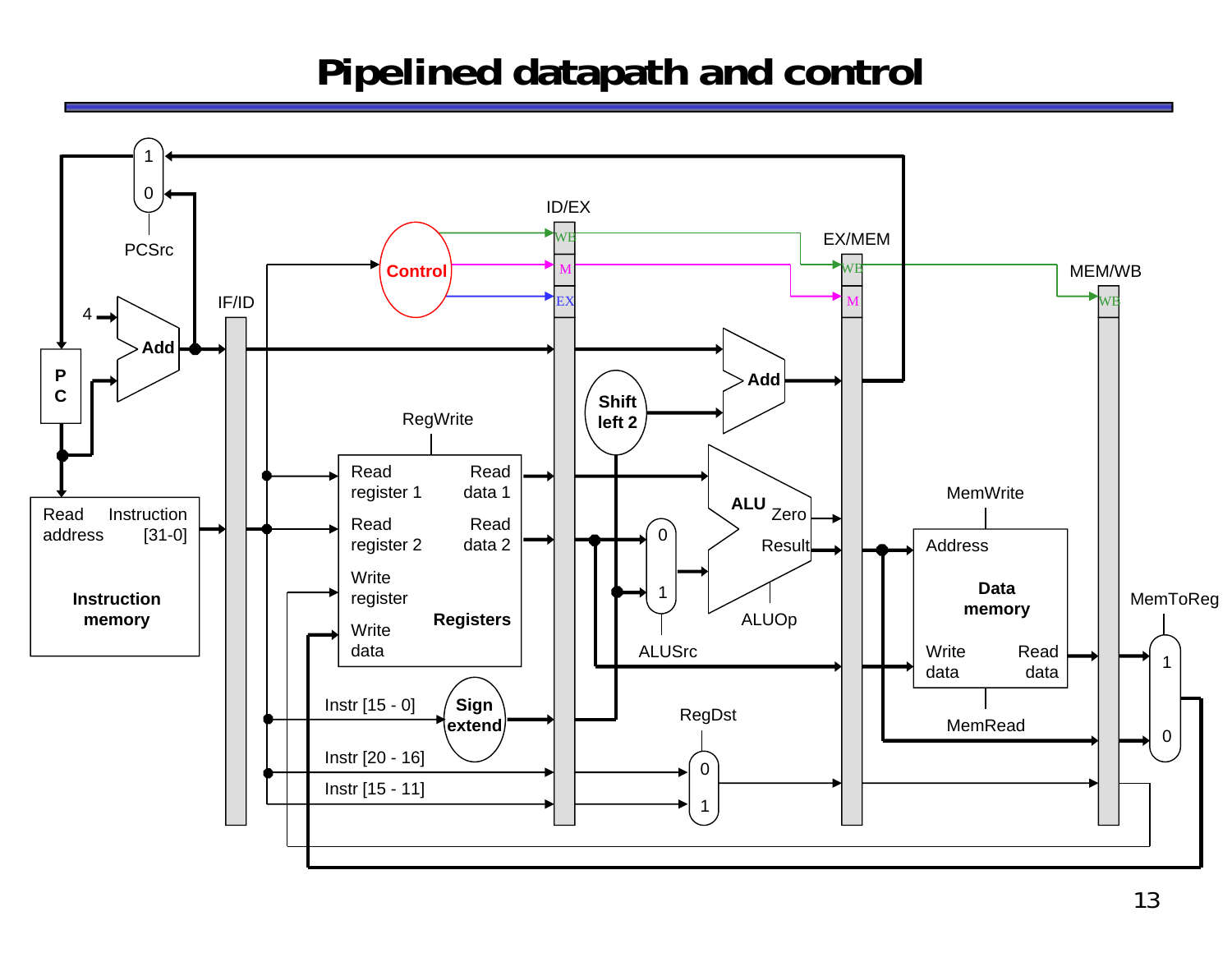## **Notes about the diagram**

- ш The control signals are grouped together in the pipeline registers, just to make the diagram a little clearer.
- $\blacksquare$  Not all of the registers have a write enable signal.
	- — Because the datapath fetches one instruction per cycle, the PC must also be updated on each clock cycle. Including a write enable for the PC would be redundant.
	- — Similarly, the pipeline registers are also written on every cycle, so no explicit write signals are needed.

![](_page_13_Picture_5.jpeg)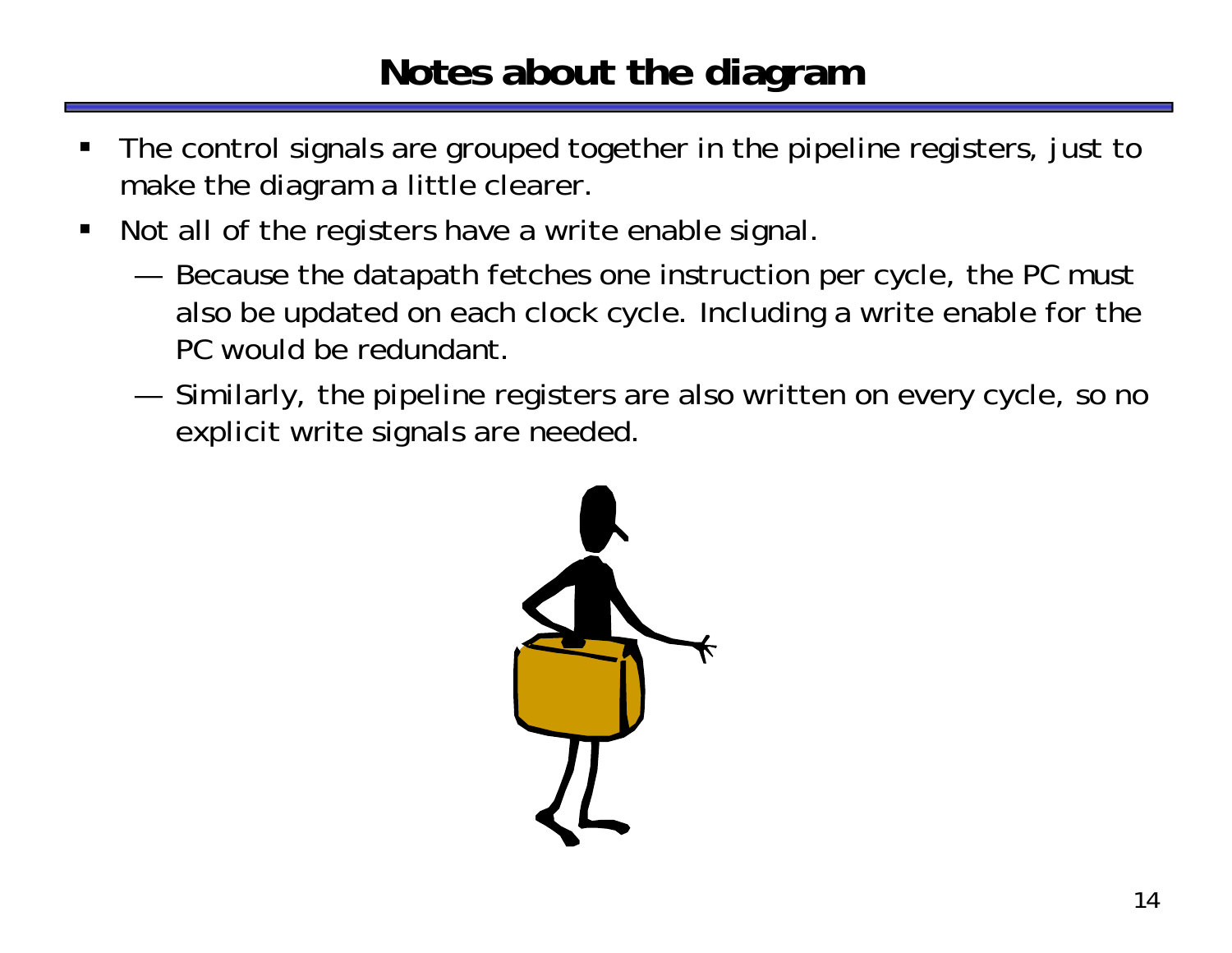### **An example execution sequence**

ш Here's a sample sequence of instructions to execute.

addresses in decimal

- 1000: lw \$8, 4(\$29) 1004: sub \$2, \$4, \$5 1008: and \$9, \$10, \$11 1012: or \$16, \$17, \$18 1016: add \$13, \$14, \$0
- We'll make some assumptions, just so we can show actual data values.
	- — Each register contains its number plus 100. For instance, register \$8 contains 108, register \$29 contains 129, and so forth.
	- —Every data memory location contains 99.
- $\blacksquare$  Our pipeline diagrams will follow some conventions.
	- $-$  An X indicates values that aren't important, like the constant field of an R-type instruction.
	- Question marks ??? indicate values we don't know, usually resulting from instructions coming before and after the ones in our example.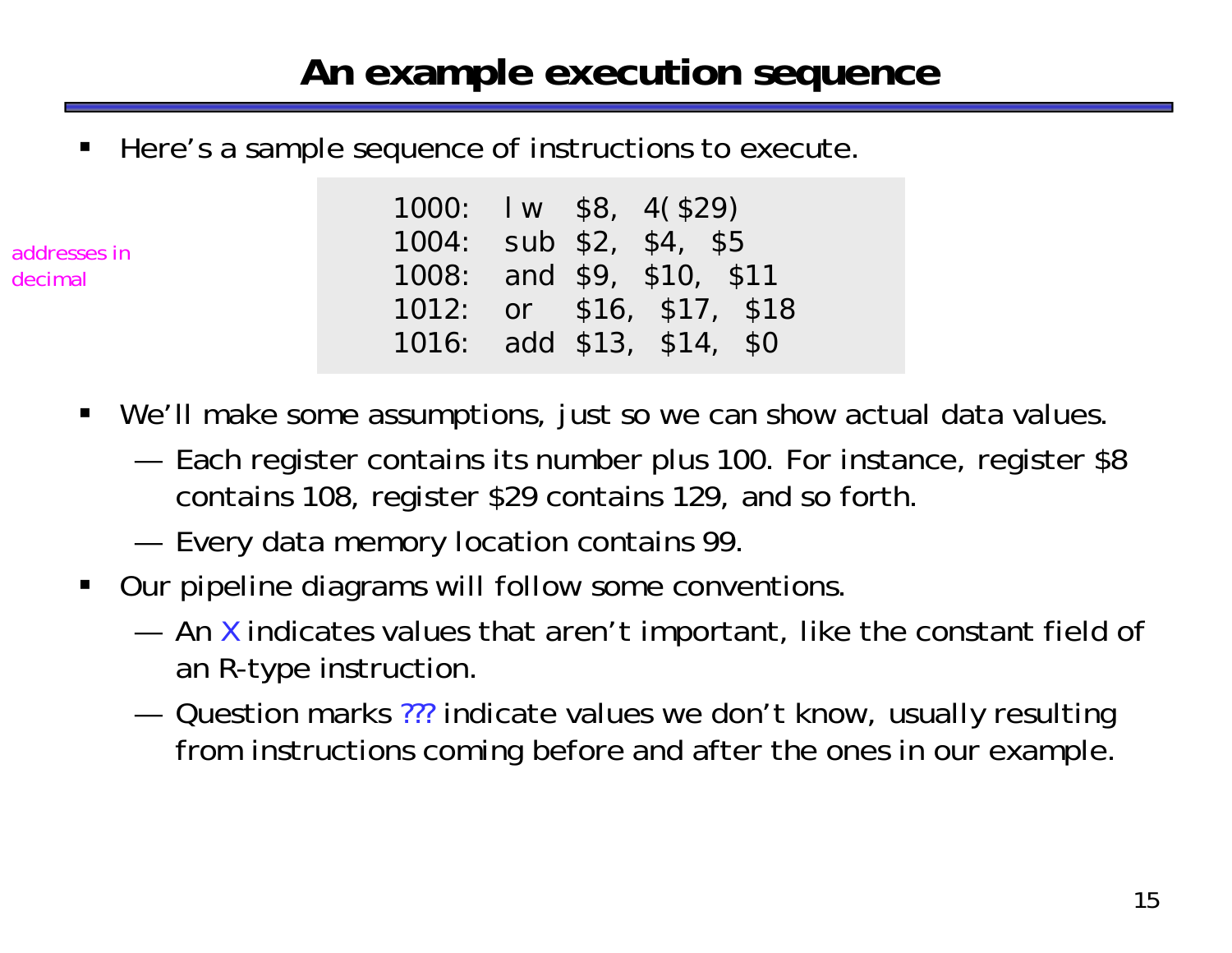# **Cycle 1 (filling)**

![](_page_15_Figure_1.jpeg)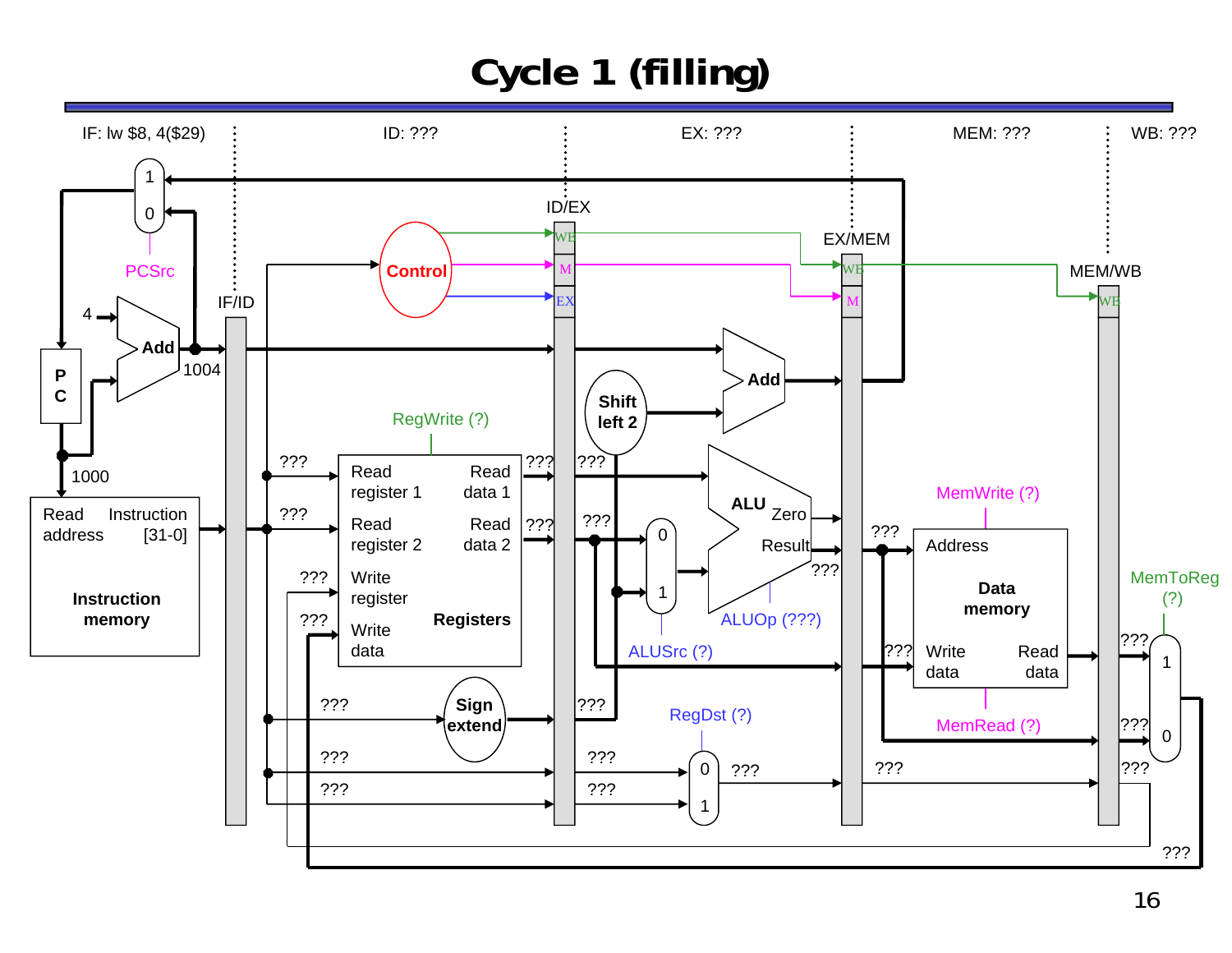![](_page_16_Figure_1.jpeg)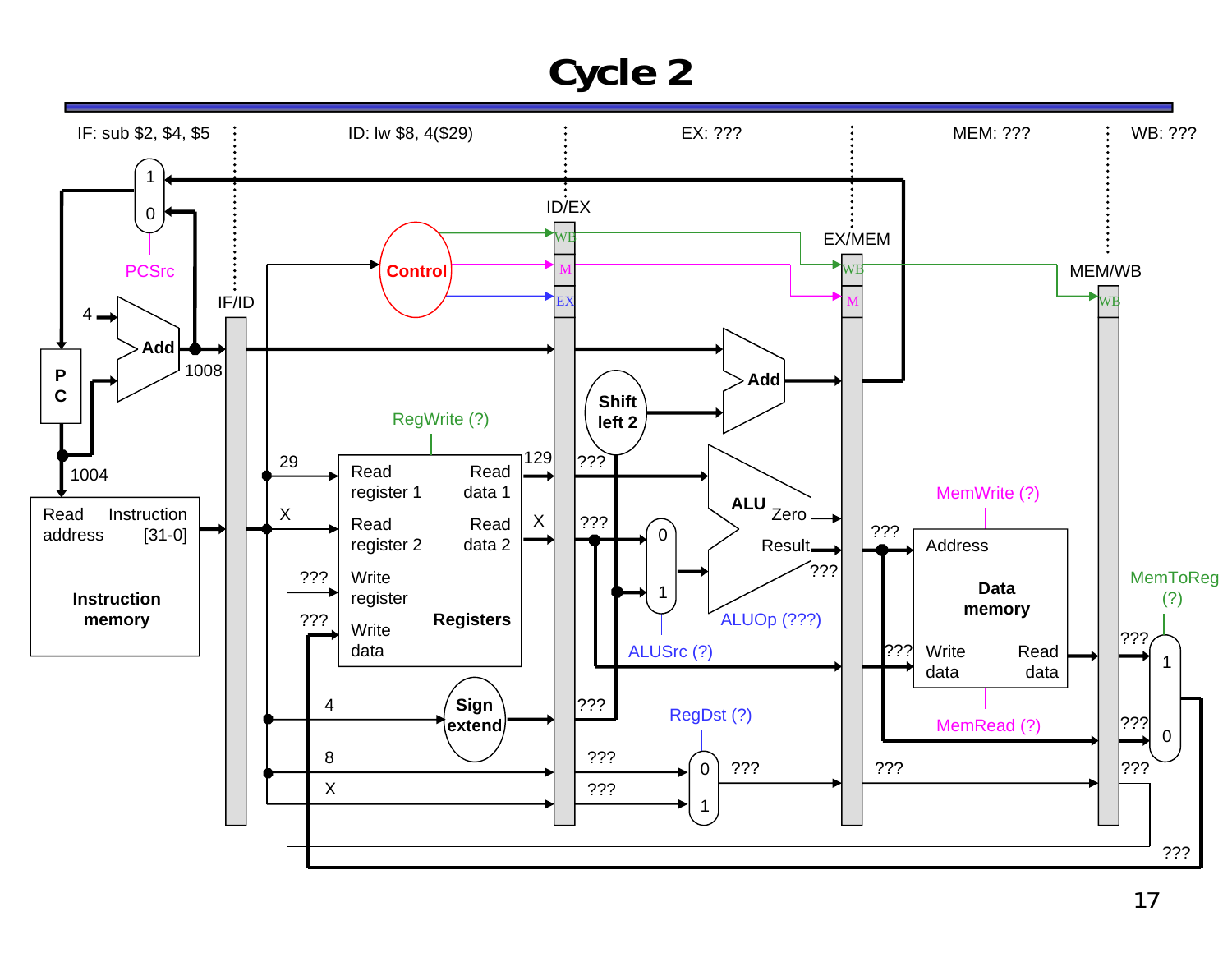![](_page_17_Figure_1.jpeg)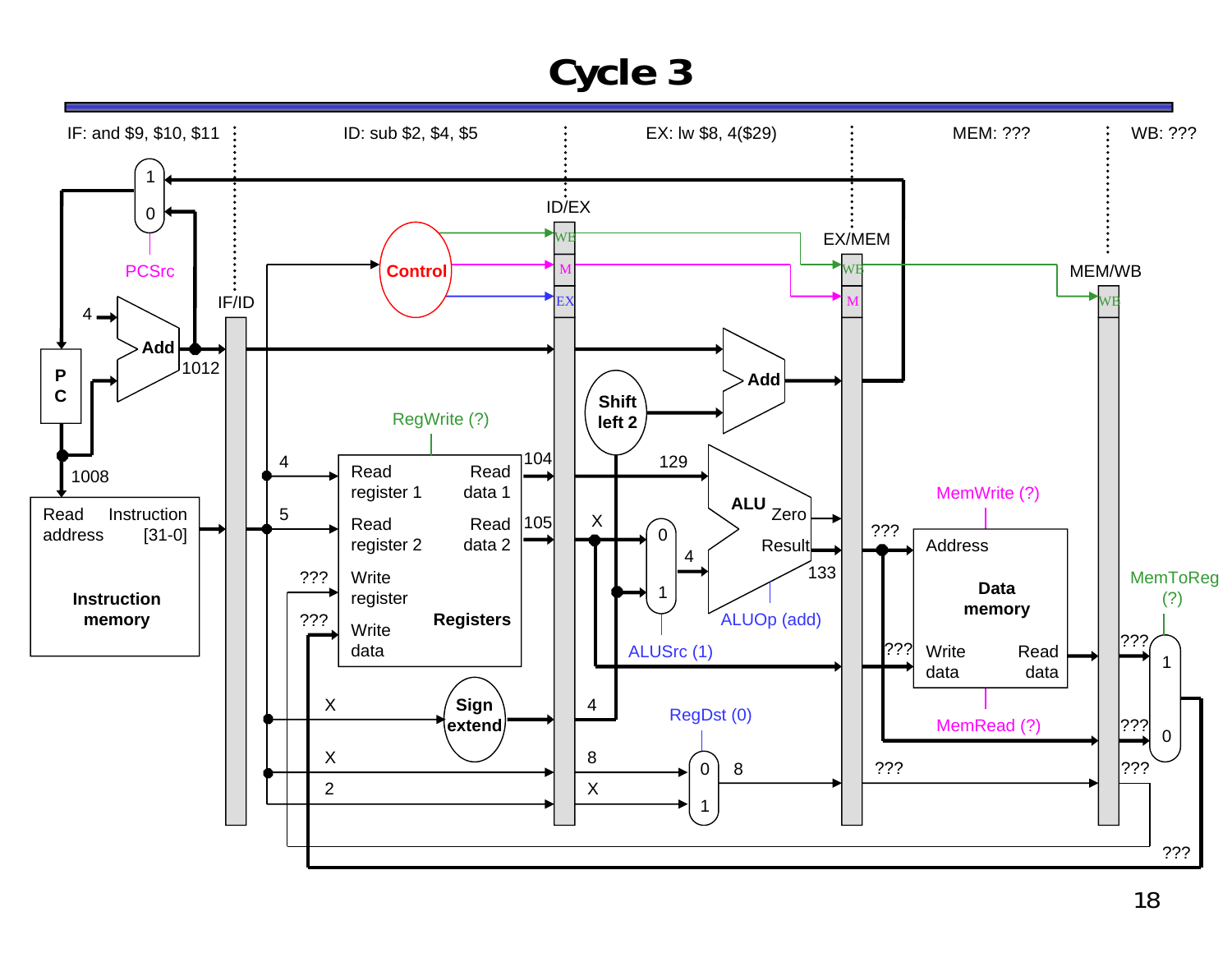![](_page_18_Figure_1.jpeg)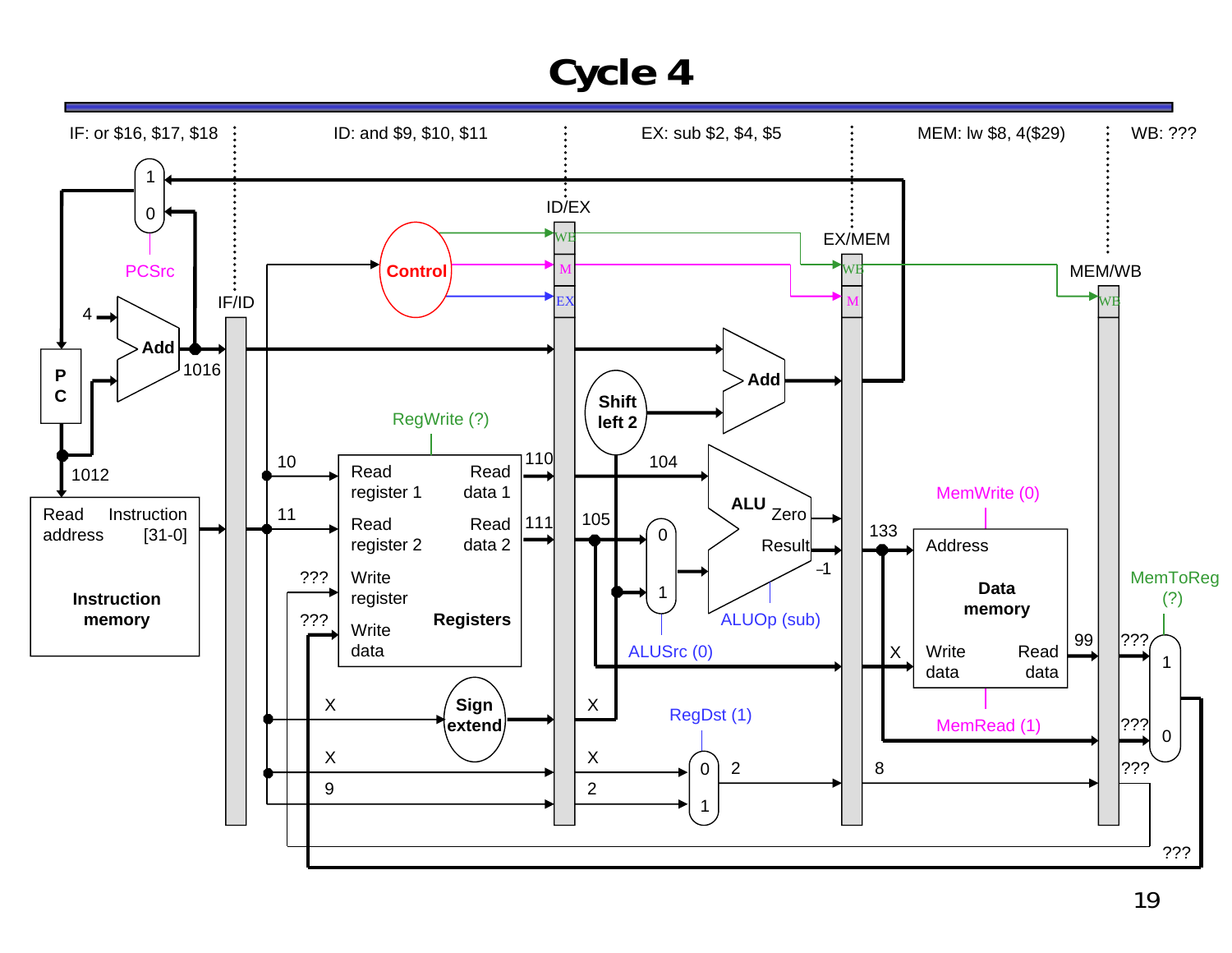# **Cycle 5 (full)**

![](_page_19_Figure_1.jpeg)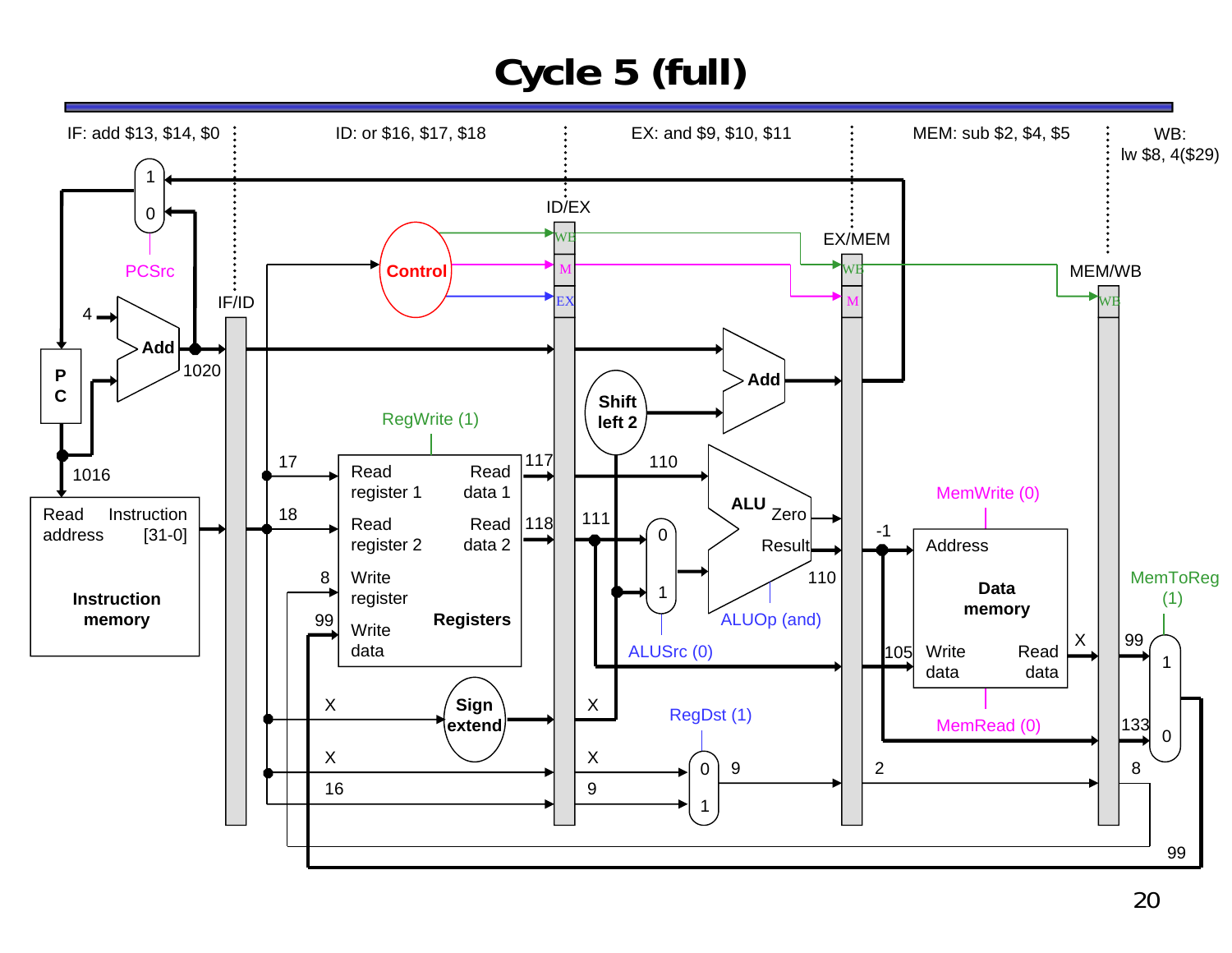# **Cycle 6 (emptying)**

![](_page_20_Figure_1.jpeg)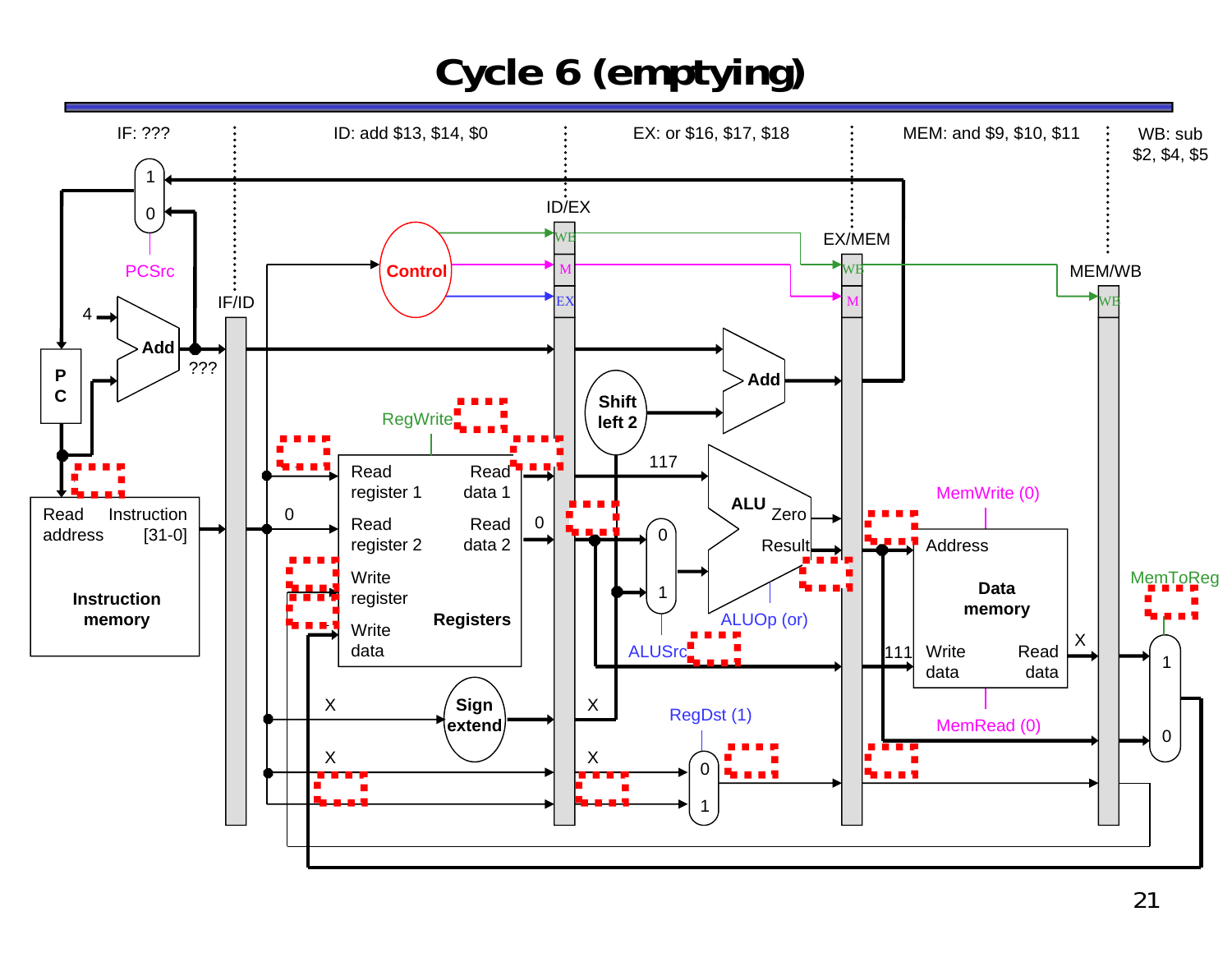![](_page_21_Figure_1.jpeg)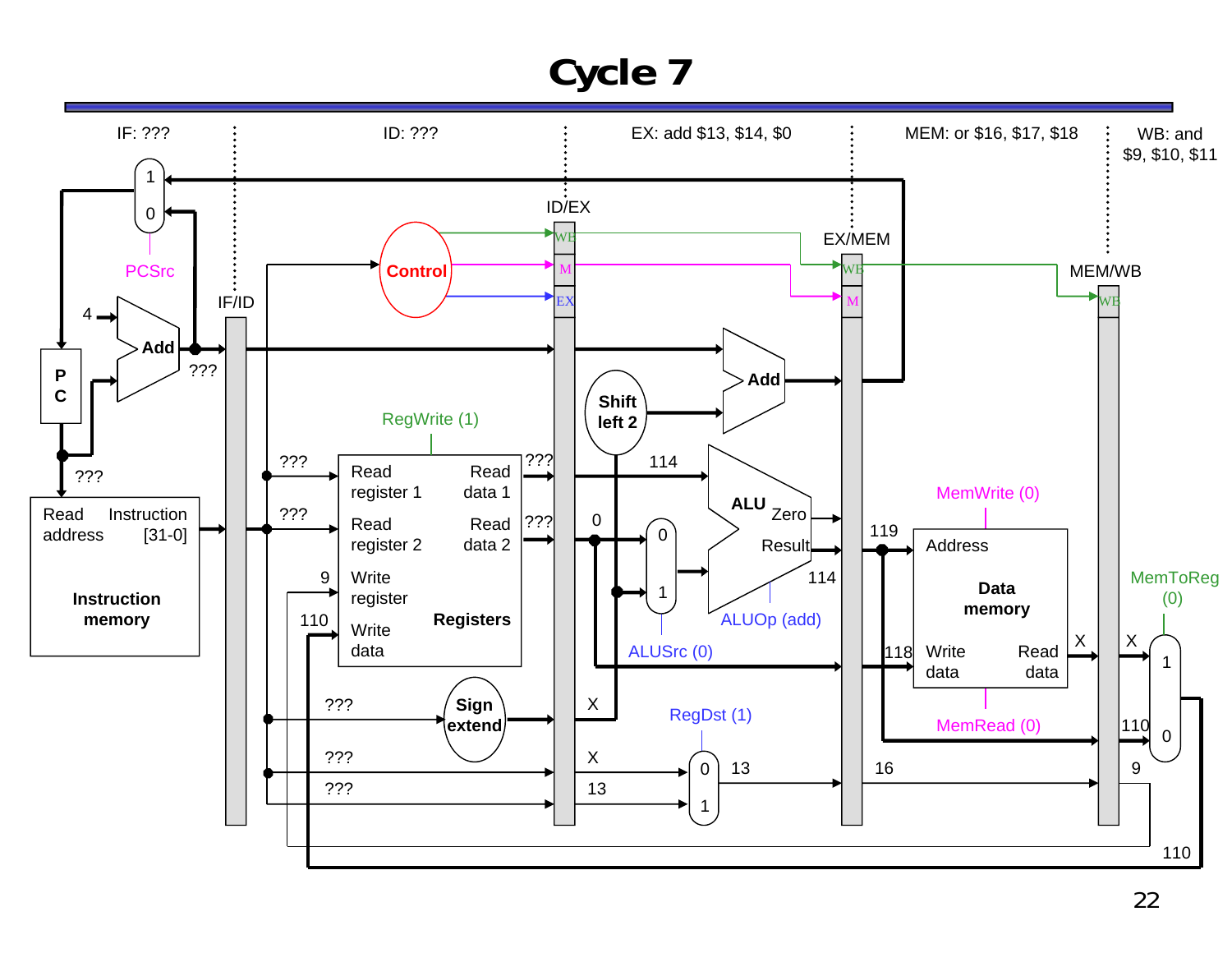![](_page_22_Figure_1.jpeg)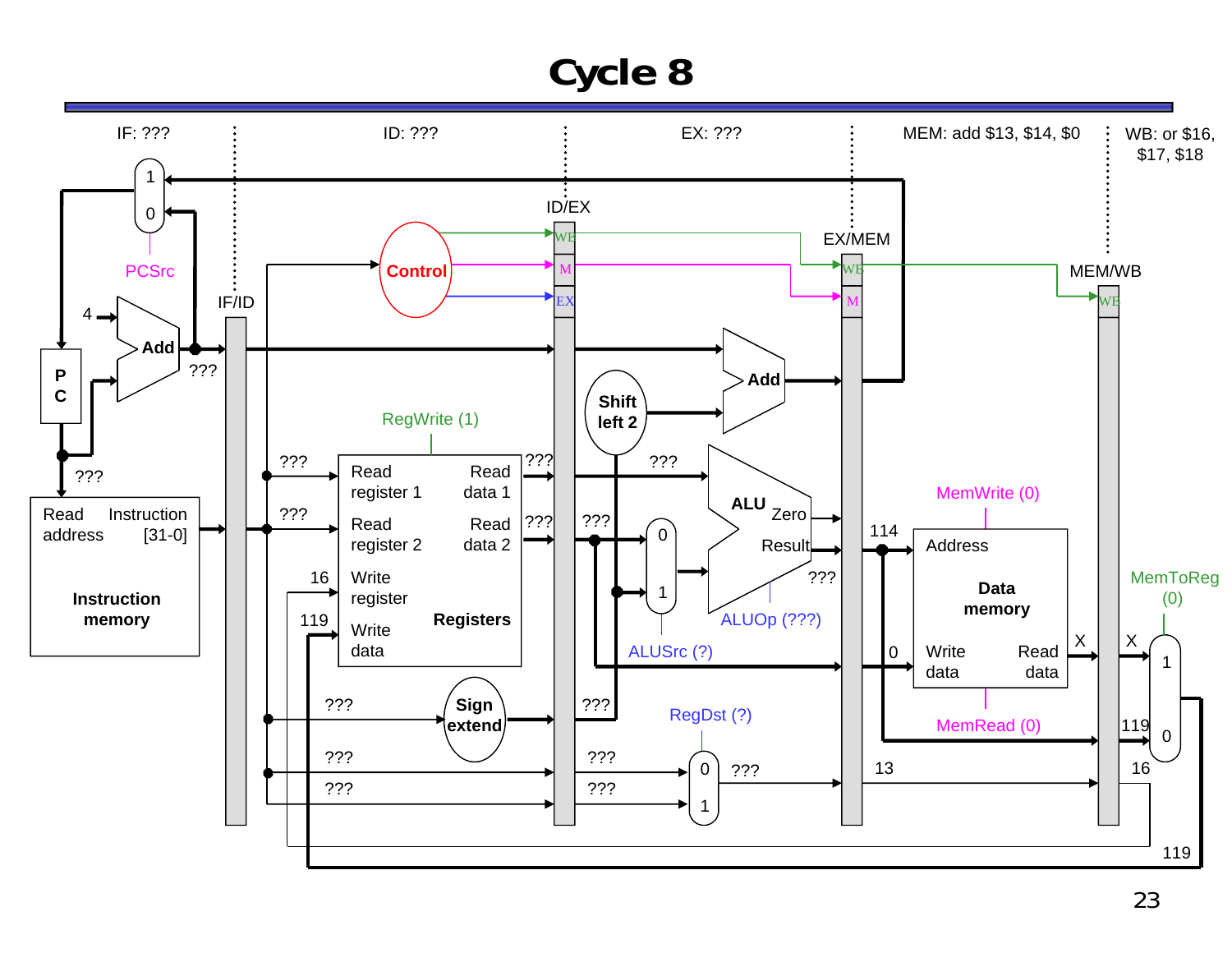![](_page_23_Figure_1.jpeg)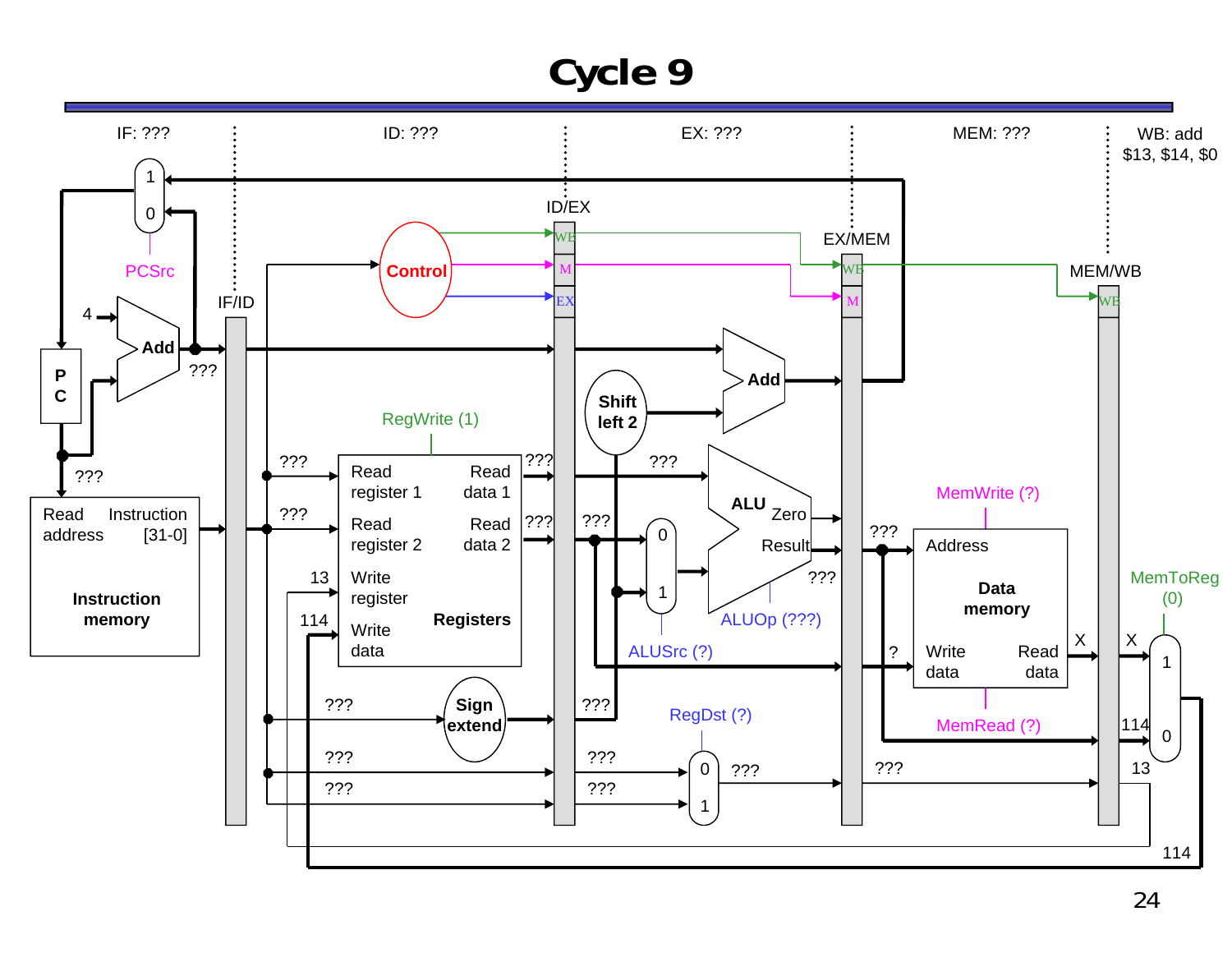## **That's a lot of diagrams there**

![](_page_24_Figure_1.jpeg)

- $\blacksquare$  Compare the last nine slides with the pipeline diagram above.
	- —You can see how instruction executions are overlapped.
	- —Each functional unit is used by a *different* instruction in each cycle.
	- — The pipeline registers save control and data values generated in previous clock cycles for later use.
	- — When the pipeline is full in clock cycle 5, all of the hardware units are utilized. This is the ideal situation, and what makes pipelined processors so fast.
- $\blacksquare$  Try to understand this example or the similar one in the book at the end of Section 4.6.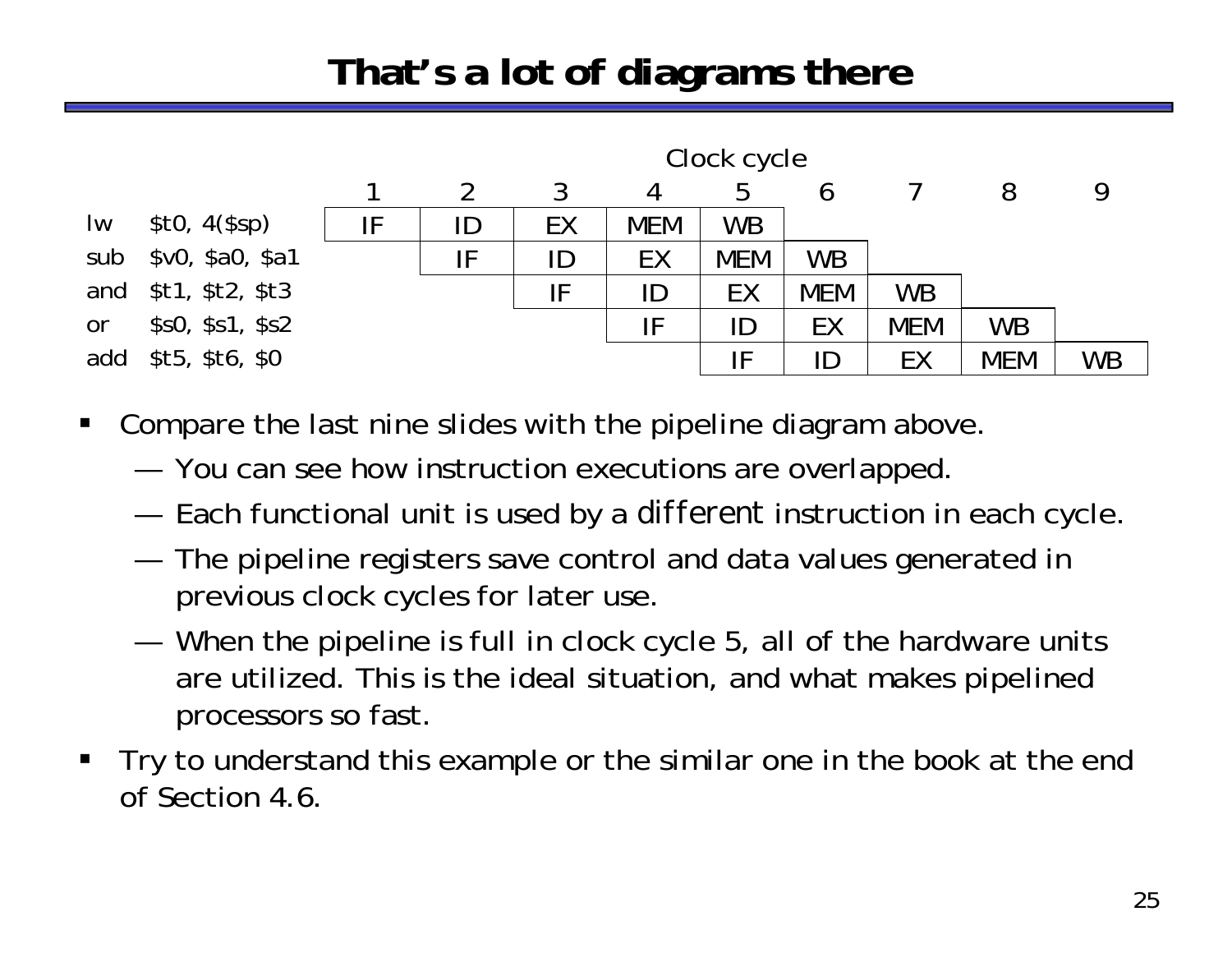$\blacksquare$ Assuming the following functional unit latencies:

![](_page_25_Figure_2.jpeg)

 $\blacksquare$ • What is the cycle time of a single-cycle implementation? —What is its throughput?

 $\blacksquare$ • What is the cycle time of a ideal pipelined implementation? —What is its steady-state throughput?

 $\blacksquare$ How much faster is pipelining?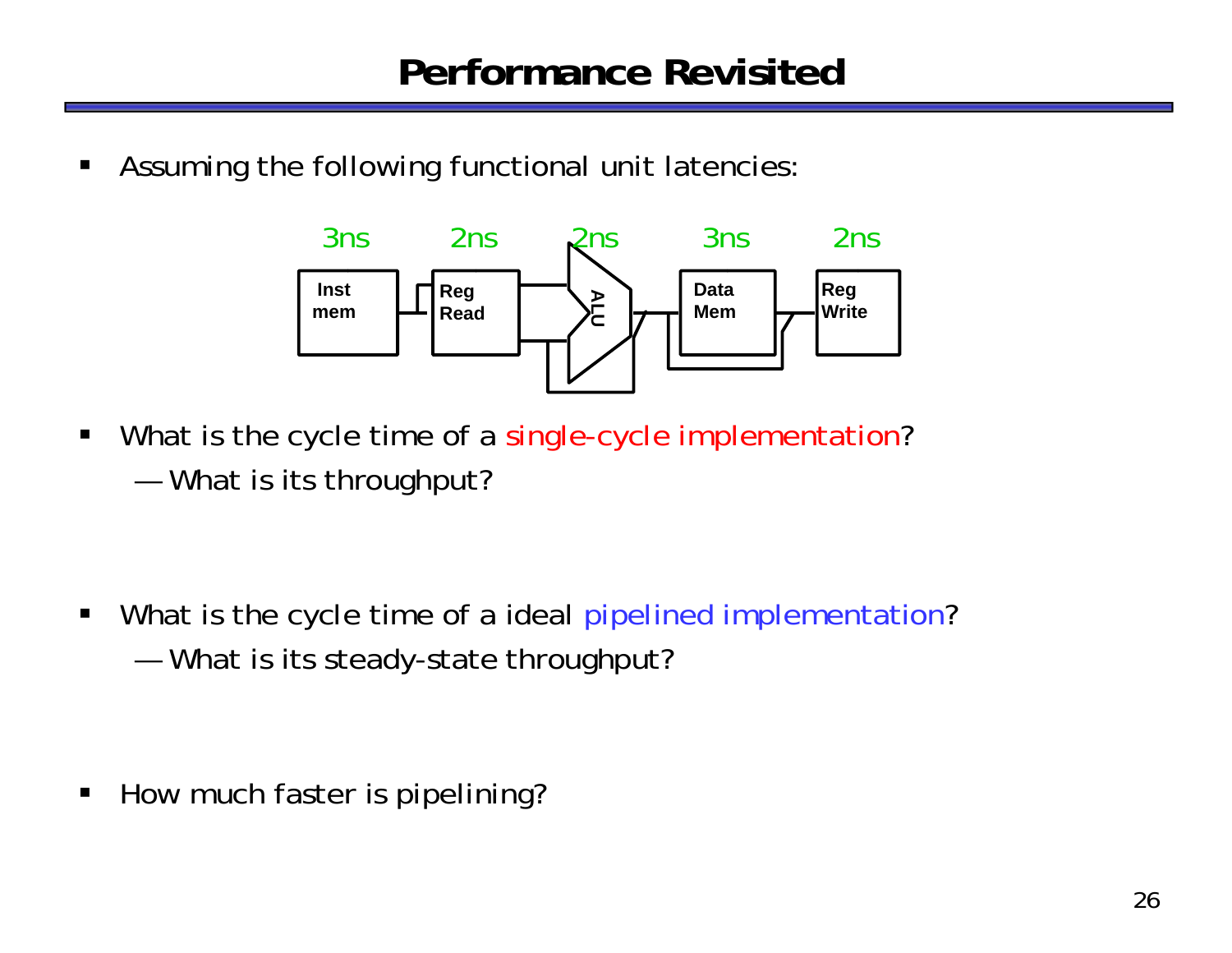## **Ideal speedup**

![](_page_26_Figure_1.jpeg)

 $\blacksquare$ In our pipeline, we can execute up to five instructions simultaneously.

—This implies that the maximum speedup is 5 times.

—In general, the ideal speedup equals the pipeline depth.

- $\blacksquare$ Why was our speedup on the previous slide "only" 4 times?
	- — The pipeline stages are imbalanced: a register file and ALU operations can be done in 2ns, but we must stretch that out to 3ns to keep the ID, EX, and WB stages synchronized with IF and MEM.
	- — Balancing the stages is one of the many hard parts in designing a pipelined processor.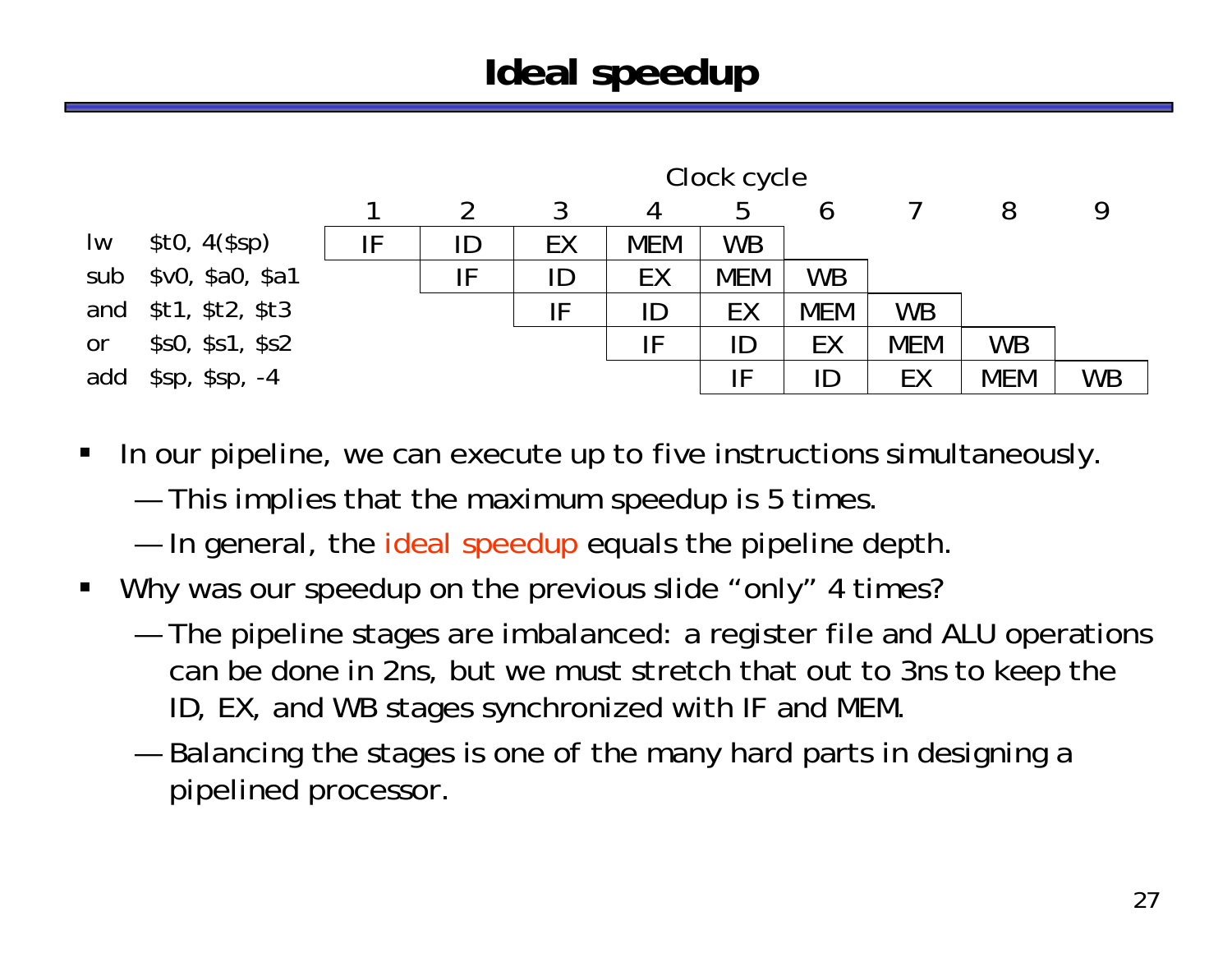# **The pipelining paradox**

![](_page_27_Figure_1.jpeg)

- $\blacksquare$  Pipelining does *not* improve the execution time of any single instruction. Each instruction here actually takes *longer* to execute than in a singlecycle datapath (15ns vs. 12ns)!
- $\blacksquare$  Instead, pipelining increases the throughput, or the amount of work done per unit time. Here, several instructions are executed together in each clock cycle.
- $\blacksquare$  The result is improved execution time for a *sequence* of instructions, such as an entire program.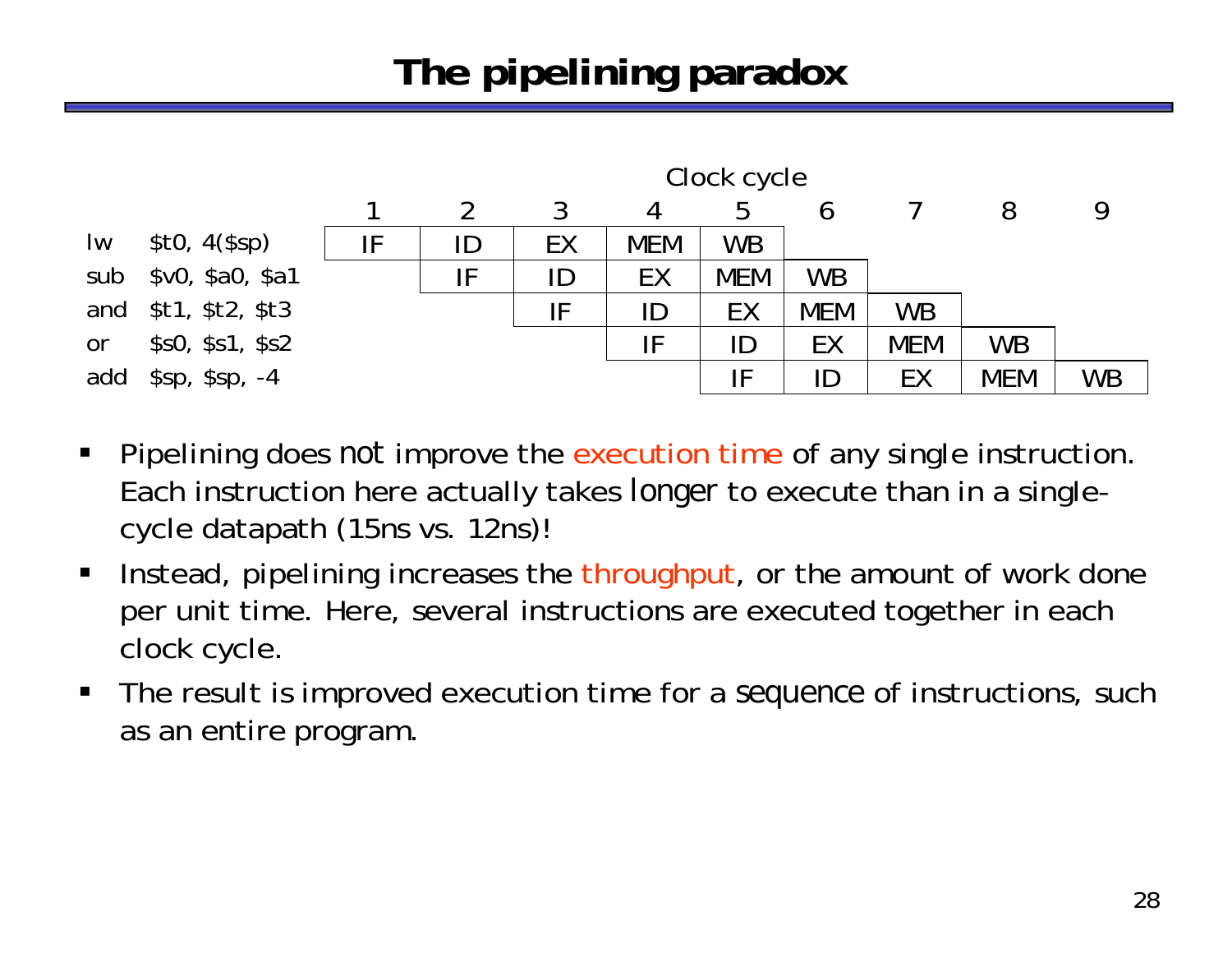## **Instruction set architectures and pipelining**

- ш The MIPS instruction set was designed especially for easy pipelining.
	- — All instructions are 32-bits long, so the instruction fetch stage just needs to read one word on every clock cycle.
	- — Fields are in the same position in different instruction formats—the opcode is always the first six bits, rs is the next five bits, etc. This makes things easy for the ID stage.
	- — MIPS is a register-to-register architecture, so arithmetic operations cannot contain memory references. This keeps the pipeline shorter and simpler.
- $\blacksquare$  Pipelining is harder for older, more complex instruction sets.
	- — If different instructions had different lengths or formats, the fetch and decode stages would need extra time to determine the actual length of each instruction and the position of the fields.
	- — With memory-to-memory instructions, additional pipeline stages may be needed to compute effective addresses and read memory *before*  the EX stage.